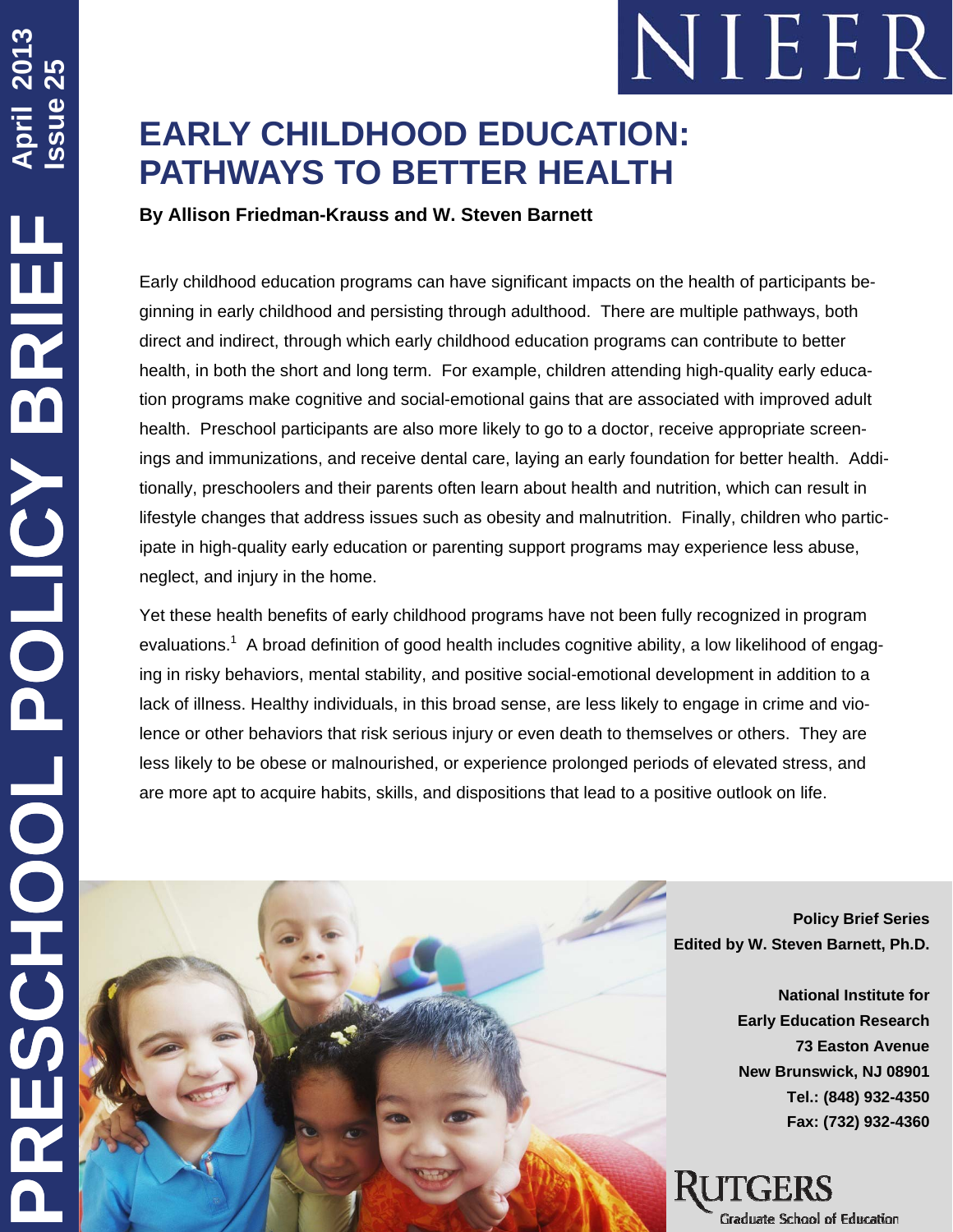The potential health benefits of early childhood education programs are quite large, especially for children living in poverty. In the United States, violence is the leading cause of death for African American males between the ages of 15 and 34. Indeed during these ages between 33 and 50 percent of African American male deaths are caused by homicide.<sup>2</sup> Other risky behaviors such as suicide, smoking, drug use, and teen pregnancy are serious health problems. Weight gain and obesity now impose high costs, beginning at relatively early ages for some children. Many of these same health problems are evident globally, though the extent of each varies from country to country. In developing nations malnutrition among children continues to be a major health problem.

Given the potential magnitude, understanding the health impacts of early childhood education in the United States and abroad is critical. This report sets out the evidence regarding the health benefits to children from early childhood education programs, identifies the features of high-quality programs that produce health benefits, and offers policy recommendations to improve the contributions of such programs to health.

## **What We Know**

- Health care costs in the United States reached \$2.6 trillion in 2010, consuming 18 percent of Gross Domestic Product up from the 9 percent in 1980.<sup>3</sup> Chronic disease treatment may account for over 75 percent of these costs. Prevention of chronic disease, including disease related to increasing rates of overweight and obesity, has the potential to produce significant cost savings.
- Children living in poverty are more likely to experiences highly stressful home environments and be exposed to violence, both of which are associated with negative health and developmental outcomes.
- Childhood obesity is a problem in developed nations where children consume more calories than they burn during physical activity, which can lead to serious health problems that begin in childhood and last into adulthood.
- Childhood malnutrition is a significant problem in developing nations, often resulting in impaired neurological development which can impair school readiness skills.
- Early care and education can improve children's health both directly in the short-term and indirectly through long-term effects of education on health, health related behavior, and access to health care.
- Early education programs reach about three quarters of 4-year-olds and about half of 3-year-olds in the United States.<sup>4</sup> While they have the potential to positively impact short- and long-term health, many do not live up to that promise.
- Early education programs can improve access to health services including vaccinations, health and dental screenings, and social workers/psychologists as well as provide nutritional meals.
- Programs focused on parenting can significantly benefit children's physical and mental health as well as their overall development.
- Head Start requires health screenings and referrals and the provision of meals that have between one- and two-thirds of the child's nutritional needs.<sup>5</sup> However, not all early childhood development programs provide meals or screenings and referrals.
- In developing nations, the provision of health and nutrition services in early childhood development programs has been associated with gains in development. However, in the United States, preschool program provision of health and nutrition services has not always translated into impacts on cognitive or social-emotional development.
- Although most children in the United States participate in some type of out of home care before entering kindergarten, few attend a high-quality early learning program. Access to high quality is poor for children from all socio-economic backgrounds.
- Globally, access to early care and education has been increasing, but provision of high quality is limited in most countries. Obviously, lower-income countries have more difficulty providing high quality, but even in higher-income countries quality is an issue that must be attended to if long-term benefits, including health benefits, are to be obtained.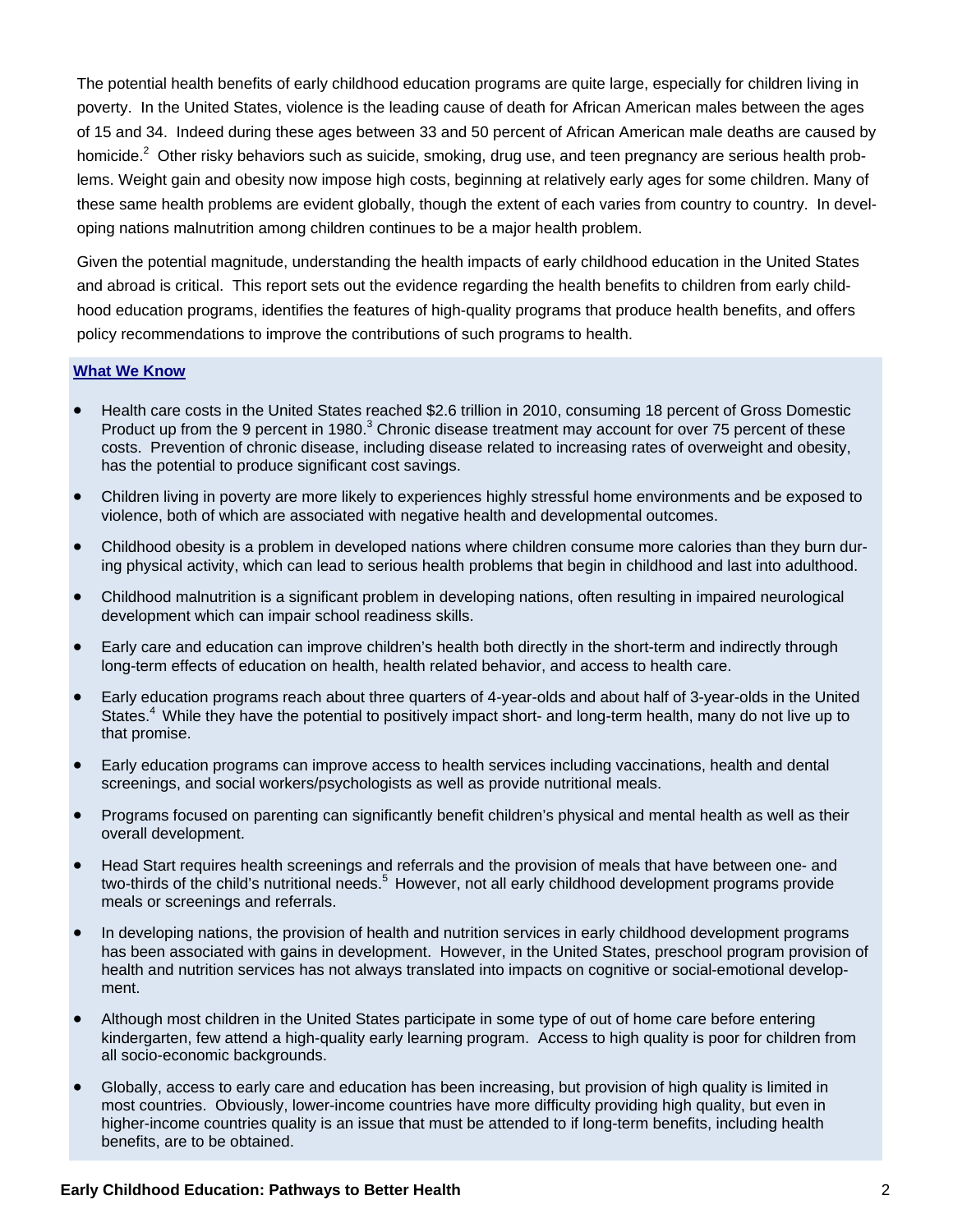### **Policy Recommendations**

- All children in the United States should have access to high-quality preschool programs, and parenting education should begin early in pregnancy with the degree of support based on risk of poor health and developmental outcomes.
- Early education programs should provide screenings and referrals for health, dental, mental health, developmental, vision, and hearing, or facilitate access to these through other programs.
- Every nation should prioritize high-quality early learning opportunities and other supports for early childhood development. International support to lower income countries for investment in early childhood development should increase.
- Because health habits are formed at an early age, early education programs should be required to provide health, nutrition, and exercise education.
- To combat and prevent obesity, programs should consider policies prescribing desirable meals, snacks, and exercise. Programs also can help families implement healthy changes at home.
- In developing nations and low-income areas, early childhood programs should offer nutrition supplementation to prevent malnutrition.
- Access to health and nutrition services should be based on the needs of the child and family. Some may need extensive assistance while others may need limited services.
- Preschool curriculum should include an emphasis on supporting children's social-emotional development, including self-regulation skills.
- More health-related early education research is needed. Health outcomes should be included in evaluations of impacts of early childhood programs as well as benefit-cost analyses.

## **Introduction**

The positive association between schooling and better health has been well-established.<sup>6</sup> Schools are an important and effective vehicle for promoting health and providing health education because they reach most children for a long period of time. $^7$  However, the direct and indirect effects of early childhood education programs on health, broadly defined, have yet to be determined. What we do know is that health during adulthood and old age is influenced by experiences during early childhood.<sup>8</sup> That said, high-quality early education programs can be expected to have substantial impacts on health that extend into adulthood<sup>9</sup> through both direct and indirect mechanisms. Direct pathways include the provision of health services and indirect pathways include cognitive and social-emotional or self-regulation gains that are associated with improved mental health and greater academic achievement, both of which can lead to improved long-term health.

The potential for early care and education programs to improve health depends on access to programs that provide high-quality services, as we discuss later. The Early Childhood Longitudinal Study–Birth Cohort provides informative data on the participation of American children in preschool programs at ages 2 and 4. Although these data are from some time ago, annual data from the Current Population survey suggest that any changes in participation since then have been modest.<sup>10</sup> Half of all children have regular non-parental care at age 2 and 80 percent at age  $4^{11}$ . For younger children these arrangements are primarily in homes; only about 15 percent attend centers. At age 4, over 60 percent enroll in a classroom. The National Institute for Early Education Research (NIEER) estimates that the percentage of children enrolled in a classroom the year prior to kindergarten entry—a somewhat different measure—is even higher.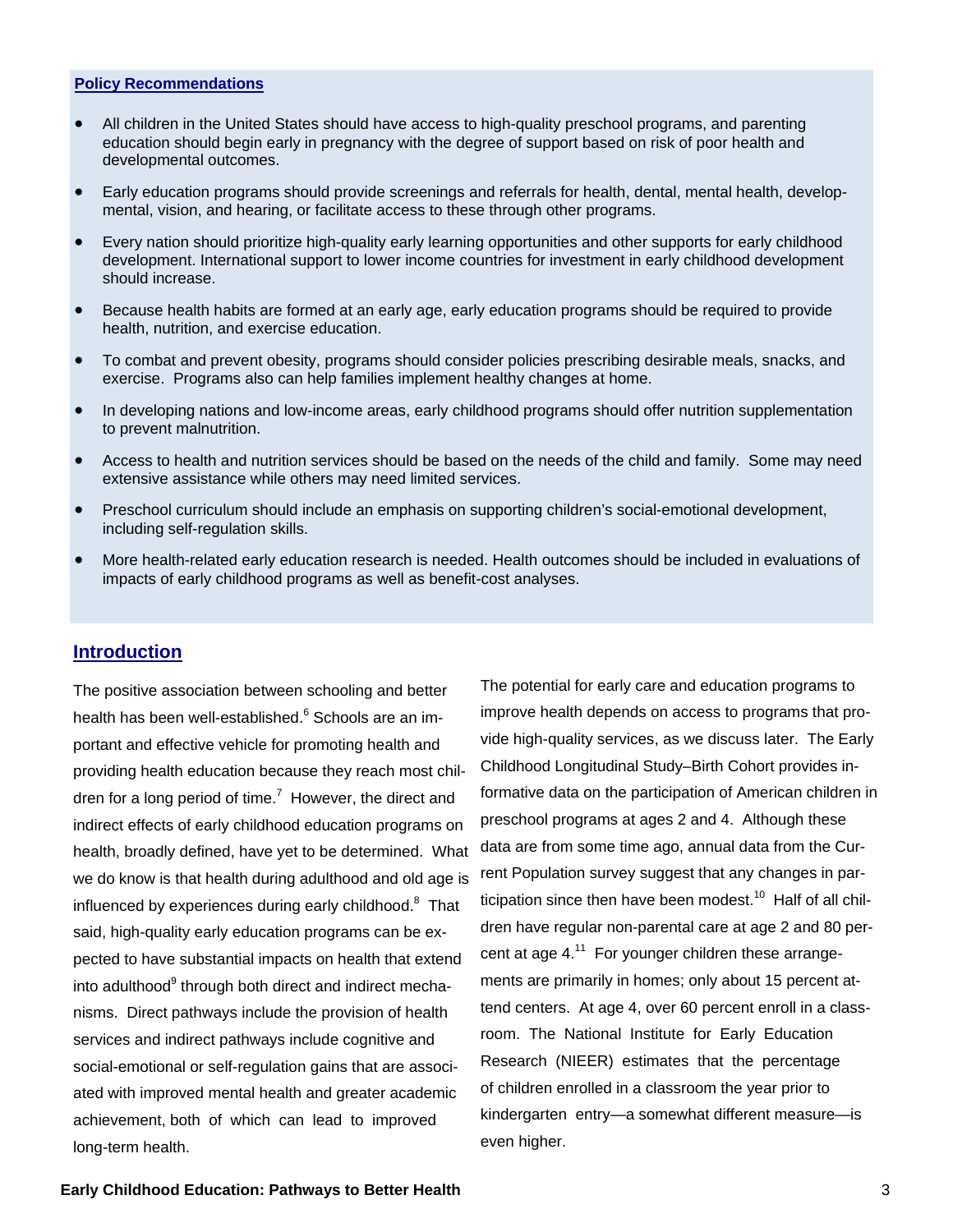Unfortunately, few of these arrangements are of high quality.<sup>12</sup> At age 4 only 35 percent of those in centers receive a high-quality early education as measured by direct observation with the Early Childhood Environment Rating Scale. Children from some groups have less access to quality preschool education than others. African-American children attend centers at higher rates, but have lower access to quality than other ethnic groups as only 25 percent of their classrooms are of high quality. The lack of quality is a concern because only high-quality programs produce substantial improvements in children's learning and development that produce the health benefits discussed in this brief. $13$ 

Access to high-quality early learning programs is also a global concern across the full range of economic development.14 Many European and some Asian countries have universal or near universal participation in preschool education and some have high rates of participation in early care and education for children under age 3.<sup>15</sup> High rates of access also are seen in some Latin American and Caribbean nations. Higher income countries have relatively well-funded systems of early care and education, but how to best provide high quality remains an issue in all countries.16 Lower income countries vary considerably in both access and capacity to produce high quality, and yet the potential benefits are particularly high given the large numbers of children who have less than optimal environments for their early development.<sup>17</sup>

## **Health Problems in the United States and Abroad**

Efforts to promote health through early education programs could not come sooner. In the United States and throughout the world children, especially children living in poverty, face a variety of serious health risks. Poor health can place limits on individuals' freedoms to pursue their life goals, preventing them from developing to their full potential, and perpetuating disparities.<sup>18</sup> The health risks and problems faced by young children are serious

and diverse: obesity, malnutrition, stunting, lack of access to health care, mental health care, or dental care, exposure to violence in and outside of the home, and toxic stress.

In the United States and other developed countries, obesity is a growing problem. Importantly, malnutrition is frequently associated with obesity. A combination of eating high-calorie, low-nutrient foods, and spending less time engaged in active physical play and more time in front of the computer or television has contributed to this alarming trend.<sup>19</sup> Over the last three decades, in the United States, rates of overweight and obesity have increased from 5.0 percent to 13.9 percent among 2- to 5-year-olds, from 6.5 percent to 18.8 percent among 6- to 11-year-olds, from 5.0 percent to 17.4 percent among 12- to19-year-olds, and from 15.0 percent to 32.9 percent among 20- to 72-year-olds. $^{20}$  In addition to the almost 15 percent who are obese, approximately one-quarter of all preschoolers in the United States is overweight or atrisk of becoming overweight. Obesity is also a problem globally: In 2010 more than 40 million children under the age of 5 world-wide were overweight. $21$ 

Malnutrition is also a serious problem throughout the world, especially in developing nations and impoverished areas of developed nations, regions where hunger is a problem. In these areas, stunting of physical and cognitive development is a grave concern. The World Health Organization estimates that 162 million children in developing countries under the age of 5 have stunted growth, and 200 million preschool age children in developing countries are malnourished.<sup>22</sup>

Access to health care is another serious problem faced by many young children around the world. According to the National Health Interview Survey, 8.0 percent of children in the United States under age 17 did not have health insurance in 2009 and 5.0 percent of them had no usual place to go for health care. Doctors can screen for chronic illnesses such as asthma, developmental disabilities and mental health problems, administer vaccinations,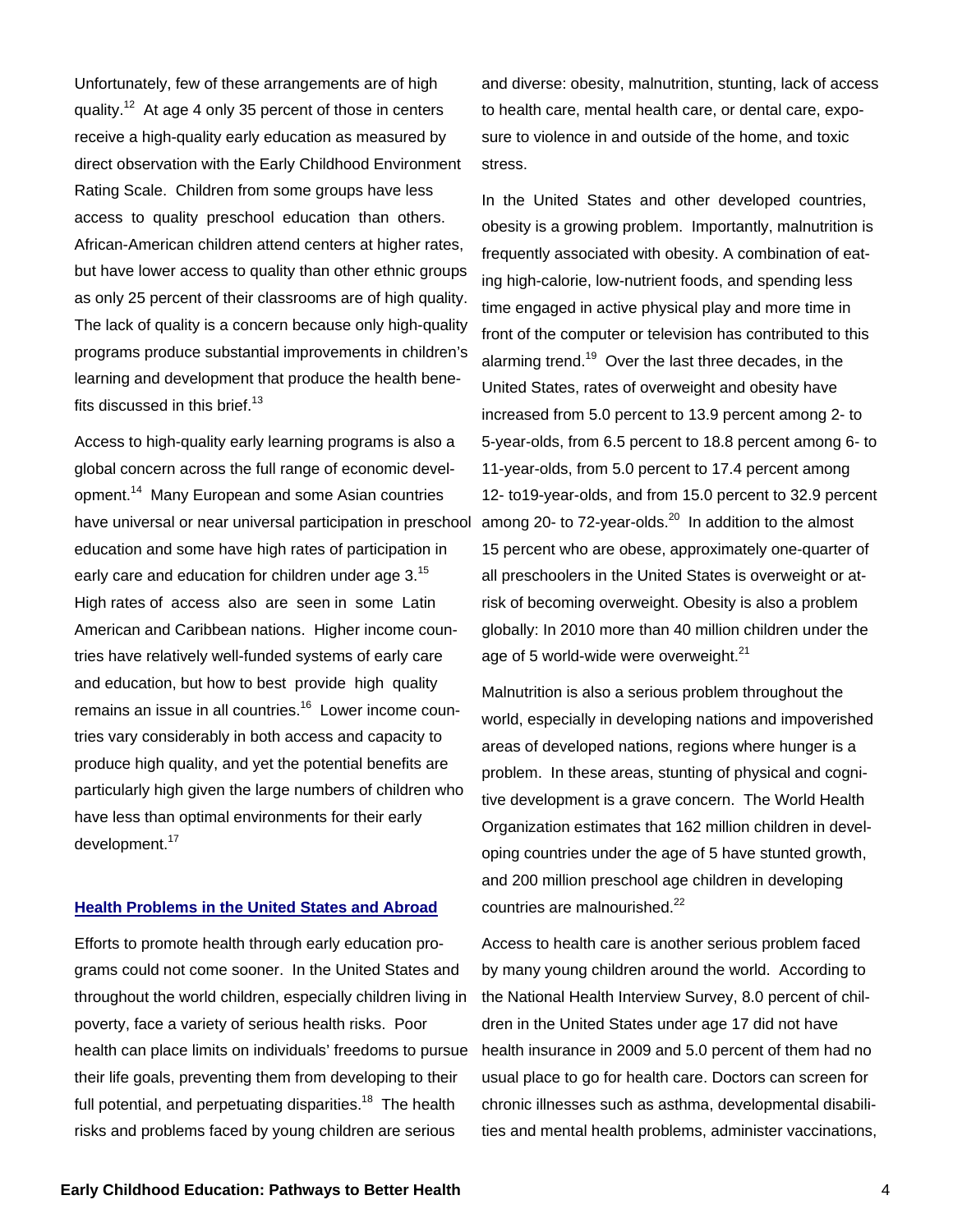and assess children's body-mass index (BMI). Although most school-age children have received their vaccinations because they are required for school entry, fewer younger children have been vaccinated because they are not required to do so or may not have access to vaccinations. Children who do not receive vaccinations are at increased risks for preventable diseases including measles.<sup>23</sup> Dental screenings are also centrally important for a child's health, yet dental care is one of the most unmet health needs, especially among children in poverty. In 2003-2004, 27 percent of children had untreated dental caries.<sup>24</sup>

Exposure to violence, in both the community and the home, is another serious problem that threatens the health of many children in the United States and throughout the world, especially among the poor and in urban areas.<sup>25</sup> In the United States, approximately 2.7 million children are abused or neglected each year. $^{26}$  Exposure to violence may be traumatic and influence children's long-term mental health, including emotional and behavior problems.27 In addition to the direct effects of violence (i.e. injury or death), violence exerts many indirect effects on children's health that are less frequently measured.<sup>28</sup> One study found that exposure to violent crime in their neighborhood was associated with lower executive function abilities among elementary school children.<sup>29</sup> Children who are exposed to domestic violence and or victims of child abuse are also more likely to suffer from psychopathology and internalizing and externalizing behavior problems.<sup>30</sup> In many regions of the world, children are exposed to violence from wars and political instability, with many children becoming political refugees. In addition to threatening their basic human rights, causing trauma, displacement, and orphaning, war is also associated with a decrease in the availability of food, further threatening children's health. Exposure to this type of violent conflict can also lead to increased aggression and behavior problems in children.<sup>31</sup>

Exposure to violence contributes to the high levels of stress, or toxic stress, experienced due to living in poverty. Toxic stress, defined by the National Scientific Council on the Developing Child as "experiences of severe, uncontrollable, and chronic adversity,"<sup>32</sup> is another health problem. Chronic exposure to stress is associated with prolonged increases in cortisol, a hormone released during stressful experiences.<sup>33</sup> This chronicity has been shown, in animal models, to alter brain structure, genes, and physiological responses to stress.<sup>34</sup> That is, chronic exposure to stress, especially during developmental sensitive periods, can alter or reset the resting point of the stress response system to a level that is either too high or too low. This shift, or allostatic load, is associated with a decreased ability to regulate stress as well as risk for developing self-regulation and behavior problems, and is one way in which toxic stress "gets under the skin" and negatively influences children's health.<sup>35</sup> Indeed, exposure to stress is associated with an abundance of negative health outcomes including heart disease, cancer, depression, obesity, mental health problems, smoking, and alcoholism.<sup>36</sup>

Children, especially those living in poverty, in the United States and abroad, in developed and developing countries, are at-risk for many health problems. Throughout the world, early childhood is a period of rapid brain development; a period during which experiences, including stress, education, and nutrition, are highly influential,  $37$ highlighting the important role of early childhood programs. Just as the health problems vary by country, the solutions to these health problems will need to be different. That is, in developing interventions and prevention strategies, the ecological context of each country or region must be considered. In poor, developing countries where nutrient rich food is scarce, the first step for any early childhood development program may be nutrition supplementation. In poor urban areas in the United States, a more pressing need may be parenting training to help stressed parents interact with their children.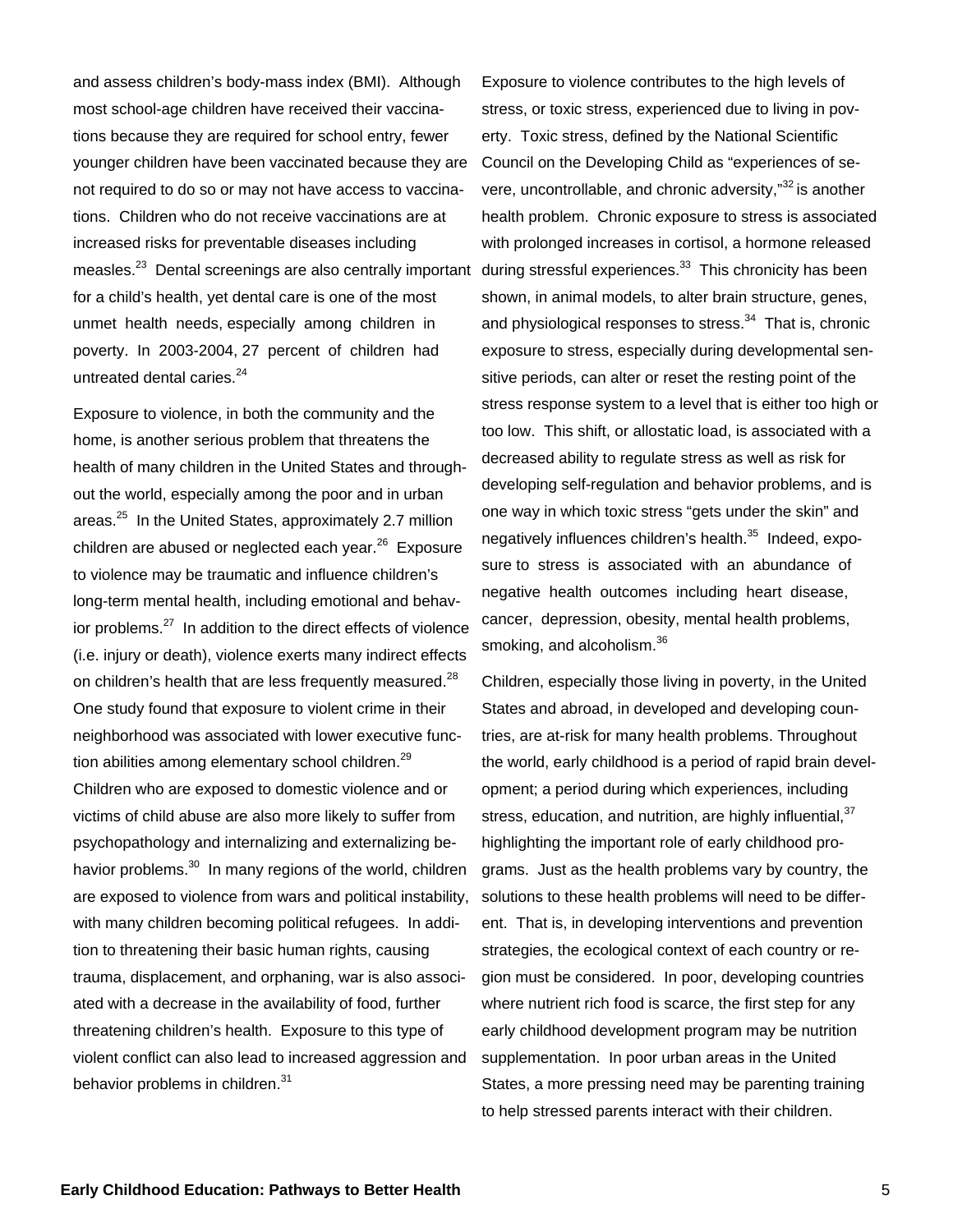Thus, although there is some overlap, this paper will address the needs of children and families in developed and developing nations separately.

## **Pathways to Health**

We propose three theoretical models to explain how early childhood development programs can have both short and long term, direct and indirect effects on health, broadly defined. These models are general such that they can be applied to children and families in both developed and developing nations. Figure 1 outlines how early education programs can directly impact children's health, which translates into greater school attendance and achievement, which in turn is associated with greater adult health. Another mechanism for the association between early childhood programs and longterm health is through its impact on children's cognitive, social-emotional, and self-regulation development. According to the American Academy of Pediatrics, "High quality early education and child care for young children improves their health and promotes their development and learning."<sup>38</sup> Children who are healthy are more likely to be ready for school and ready to learn. They are less likely to be absent and more likely to pay attention and learn while in school.<sup>39</sup> Thus early education programs can improve both the health and the academic achievement of children, which translate into long term improvements in health during adulthood.<sup>40</sup>

Figure 2 outlines how parenting interventions, one type of early childhood program, influence children's short and long-term health through improving access to health care, reductions in neglect, abuse, injury, and violence in the home, as well as improvements in child cognitive, social-emotional, and self-regulation skills. Reductions in household violence are likely to lead to decreases in stress, thus possibly preventing toxic stress from "getting under the skin" and leading to better health outcomes.

Figure 3 focuses on longer-term and indirect health impacts of early childhood education and development programs. These longer-term health impacts are mediated

by shorter-term impacts on cognitive and socialemotional development. Improvements in cognitive abilities are associated with greater academic achievement and attainment which translates into better jobs and greater earnings, both of which are associated with better adult health. Improvements in social-emotional, including self-regulation, skills are associated with decreased stress, risk-taking behaviors, and abuse and neglect, all of which in turn are related to improvement in health (both directly and indirectly).

In sum, both center based early childhood programs and in home parenting intervention programs are associated with short and long-term improvements in children's health. Programs vary in that some early childhood programs focus solely on providing education or parenting training while others also include specific health components. The remainder of this paper offers empirical evidence, from early childhood and parenting programs in the United States and abroad, to support the mechanisms proposed in Figures 1, 2, and 3.

## **Impacts of Early Childhood Programs on Children's Health**

### *Research in the United States*

*Physical Health.* Physical health is broadly defined to include health screenings, doctor visits, health insurance, obesity and nutrition, as well as general well-being and lack of illness. Despite concerns that children enrolled in center-based early childhood programs get sick more due to the spread of germs between children, early childhood programs can positively impact children's shortand long-term health. While children in out-of-home care do get sick more frequently research suggests that young children in out-of-home care experience fewer illnesses later in life. Exposure to germs at an early age may serve as a protective factor against illness such as asthma and allergies later in life.<sup>41</sup> Child care centers can and should be managed to minimize the spread of infection, without being sterile, by teaching children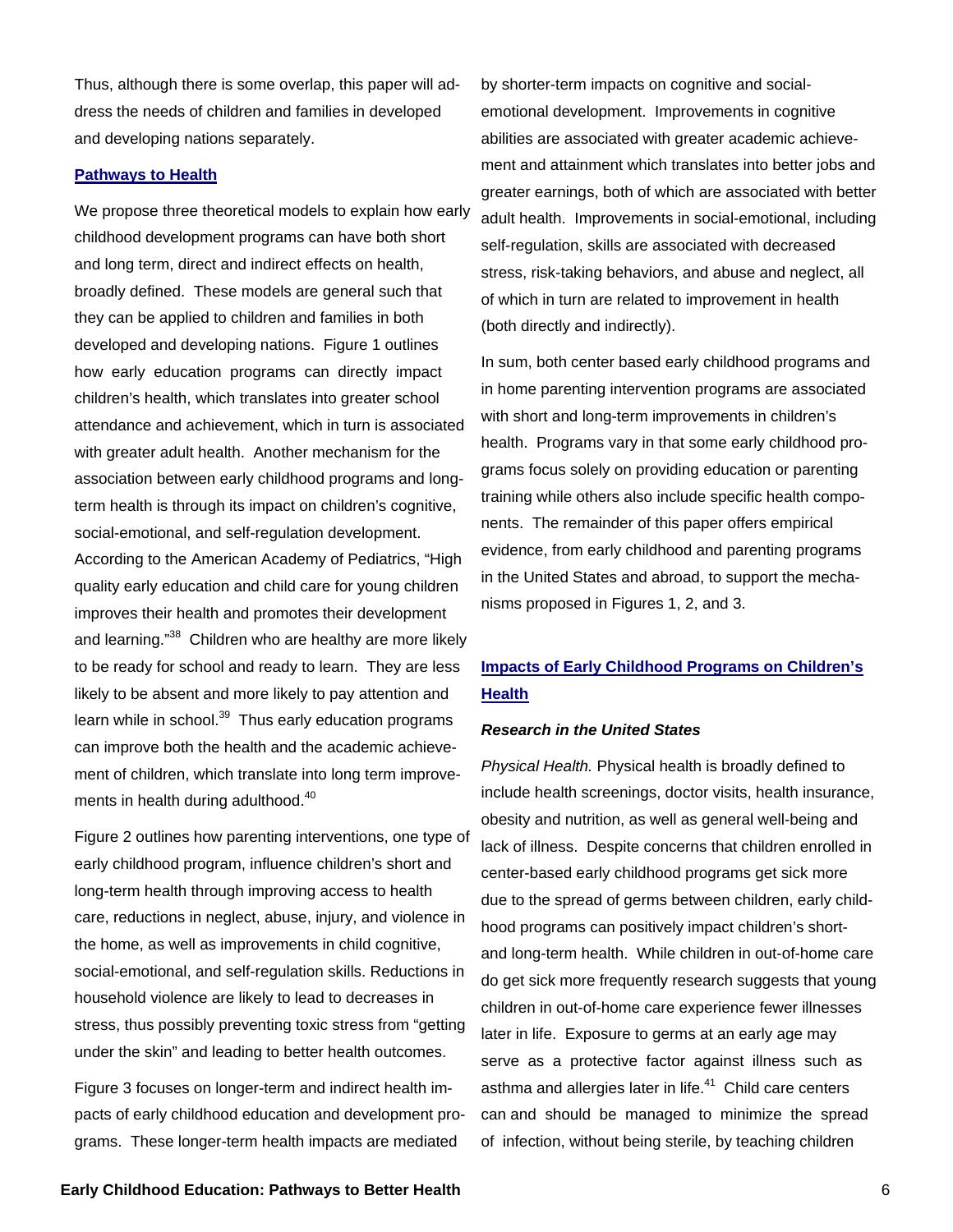about hygiene, especially hand washing, and by disinfect-DPT vaccination. However, there were no significant ing toys. $42$ 

Indeed, early education programs can impact short-term child health outcomes through two main pathways: increased access to health care and improved health behaviors (see Figure 1). For example, Head Start programs are required to offer a variety of health screenings and referrals and to provide nutritious meals and thus should be expected to improve health through both pathways. However, the results of small and large scale evaluations of Head Start have not always found positive impacts on child health. For example, one small scale study found that children enrolled in Head Start were significantly more likely than children on the waitlist or middle class children to receive a variety of health care screenings.<sup>43</sup> Another small scale study found that 100 percent of children randomly assigned to Head Start compared to only 8 percent of children on the waitlist received a well-care doctor visit/check-up during the previous year. Head Start participants were more likely to receive a variety of health screenings, be up-to-date on immunizations, and to have visited the dentist. However, the most recent Head Start Impact study found few health effects. For example, improvements to Head Start children's health, compared to control group, were either very small (.11-.13) or not significant. Impacts on having health insurance were also not maintained into first grade.<sup>44</sup> Additionally, data from the National Longitudinal Study of Youth 1997, suggest that despite Head Start's focus on nutrition, program participation was not associated with improvements in height-for-age, an indicator of nutrition. $45$  And an evaluation of the Early Head Start program failed to find an impact on children's health status.<sup>46</sup>

There is limited research on the health impacts of non-Head Start early childhood programs. However, an evaluation of North Carolina's Smart Start program found mixed evidence of impacts on children's health: Smart Start participants were significantly more likely to have a regular source of health care and to have received the

impacts on receipt of other vaccinations or health screenings.<sup>47</sup> The Infant Health and Development Program, found that low birth weight children enrolled in an educational intervention from birth through age three, were significantly taller and had significantly greater head circumference at age 8. Impacts on weight were only found for the lowest birth weight infants.<sup>48</sup>

A recent review of studies examining the impacts of preschool programs on children's health outcomes found 1) some evidence of increased health among preschool participants, including decreases in obesity, greater mental health and social emotional competence and 2) a lack of rigorous research evaluating the impacts of preschool on health.<sup>49</sup> More recently, using data from the Early Childhood Longitudinal Study–Birth Cohort and more rigorous statistical methods to control for selection bias, Belfield and Kelly found that children enrolled in center-based care including Head Start were less likely to be obese, more likely to be physically active, and more likely to consume a nutritious diet during preschool. Head Start and center-based programs also appeared to have protective effects against allergies and respiratory problems, including asthma. Children who participated in Head Start were also more likely to receive health screenings during preschool. And children in both center-based programs and Head Start were more likely to receive screenings for ADHD.<sup>50</sup>

Early childhood education programs also offer an opportunity for the provision of specific health interventions. Two such promising interventions are Healthy Start,<sup>51</sup> which aims to get children to eat healthy foods, and Hip Hop to Health Jr., $52$  which aims to increase children's physical activity. Both programs emphasize the importance of forming good health, nutrition, and exercise habits at an early age to prevent health problems later in life, and have demonstrated some significant impacts on child health. For example, Healthy Start found significant reductions in consumption of calories from fat and saturated fat and also reductions in high cholesterol for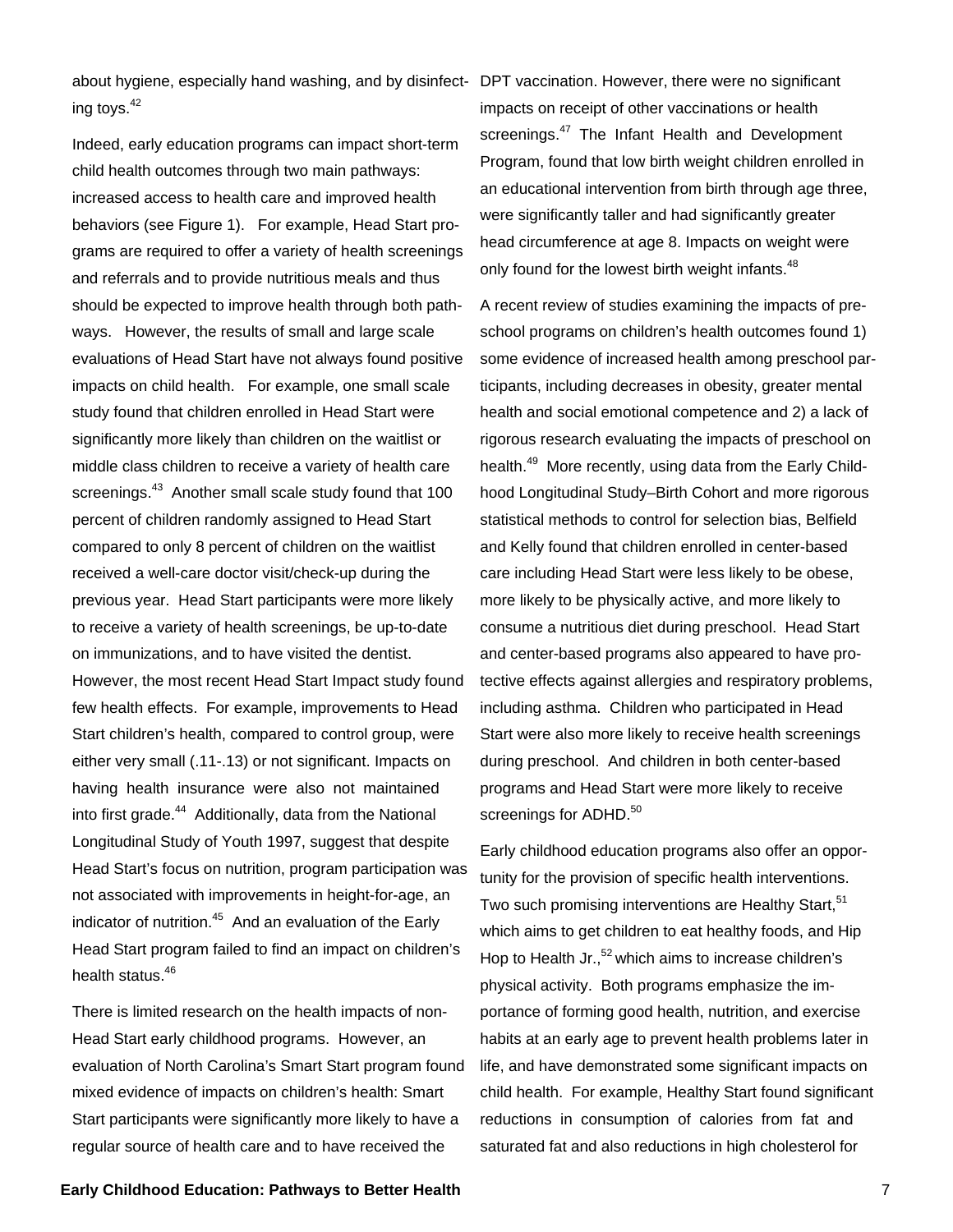the most at-risk group. However, they did not find significant impacts on healthy eating habits outside of school, one goal of the program.<sup>53</sup> Random assignment to participate in the Hip Hop to Health Jr. program was associated with smaller increases in body mass index (BMI) after 1 and 2 years of the program.

*Dental Health.* Early childhood education programs can also help ensure that young children receive dental care by providing or facilitating access to dental care and educating parents about the importance of dental care. When dental care is available through the school system,

children are much more likely to visit the dentist. An analysis by Barnett & Brown<sup>54</sup> found that all Head



Start children received dental exams and 94 percent of those who needed dental treatment received it. Several other small scale studies comparing children randomly assigned to Head Start versus a weight list also found that children enrolled in Head Start were significantly more likely to receive dental screenings and care.<sup>55</sup> Data from the National Household Education Survey showed that 77 percent of 3-year-olds and 78 percent of 4-year-olds in Head Start received dental care, compared to 33 percent of 3-year-olds and 48 percent of 4-yearolds not in Head Start.<sup>56</sup> A study in a low-income urban setting in New Jersey revealed that only 42 percent of 3-year-olds and 55 percent of 4-year-olds had seen the dentist in the past year. However, older children and children who attended Head Start were more likely to visit the dentist.<sup>57</sup> Finally, a study of more than  $5,000$ children under the age of 5 in Arizona revealed that 3- and 4-year-old children in Head Start were significantly more likely to receive treatment for cavities than children not in Head Start.<sup>58</sup> However, although the recent

nationally representative Head Start Impact Study found a significant 0.31 intent to treat effect size on access to dental care during Head Start, these impacts did not carry over to kindergarten or first grade.<sup>59</sup>

*Abuse, Neglect, Injury, and Violence.* High-quality early childhood programs include parenting interventions and home visiting programs that teach parenting skills, treat parents' mental health or substance abuse problems, or in some way reduce parent stress can have important impacts on children's likelihood of experiencing abuse, neglect, injury or violence.<sup>60</sup> These potential impacts are important as children who are abused or neglected are more likely than other children to develop mental health problems throughout their lives. Moreover, abuse and neglect can lead to injury which can impair health in the short-term term. Medical bills from children who are abused or neglected are also costly, exceeding \$80 billion per year.<sup>61</sup> Thus, investing in early childhood education programs, including home visiting and parenting interventions can be an effective and cost-saving way to prevent child abuse, neglect, injury, and violence. Early Head Start, the Nurse Home Visiting Program, Healthy Families America, and the Chicago Child Parent Center are all programs that focused on parenting skills that had positive outcomes for children and their mothers.

The Nurse Home Visiting Program, first implemented in Elmira, NY in 1978, provided home visits by a nurse for mothers during pregnancy or during their pregnancy and the first two years of their child's life. Participation in the Nurse Home Visiting program was associated with a reduction in the number and severity of children's incidents of abuse and neglect. Children also experienced fewer injuries, fewer injuries that required hospitalization, fewer accidental ingestions, and fewer instances of domestic violence.<sup>62</sup> Fifteen years after the intervention, children still had experienced fewer incidences of maltreatment involving their mothers, a reduction that occurred between ages 4 and 15, rather than immediately following the intervention. At follow-up, children also were less likely to report arrests, convictions, probation violations,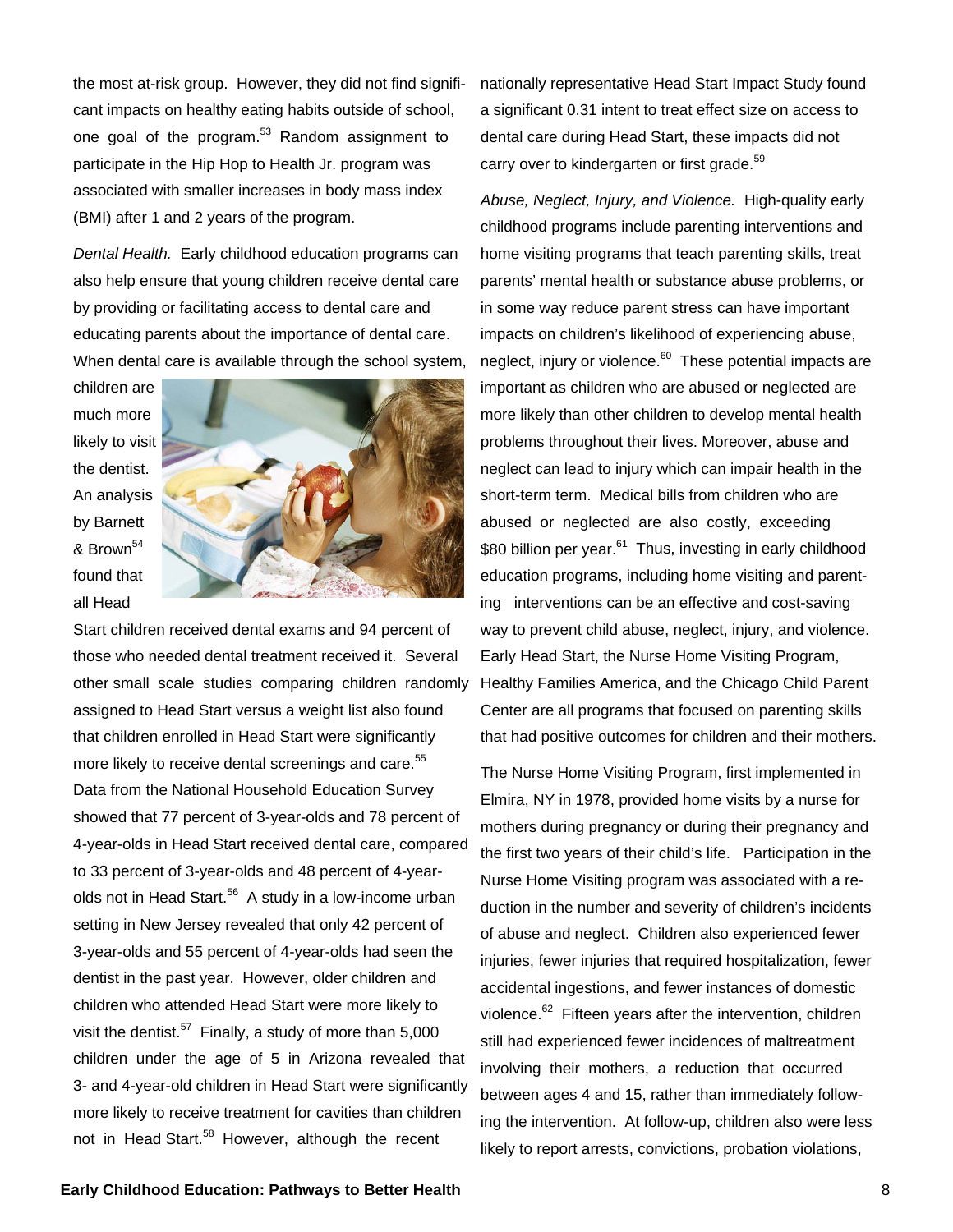involvement in crime, or running away and also reported to have fewer sexual partners, smoke fewer cigarettes per day, and drink alcohol on fewer days. The program also had positive effects on mothers: they were less likely to have problems with drugs or alcohol, had fewer arrests and convictions.<sup>63</sup> However, these positive impacts of the Nurse Home Visiting Program have not always replicated.64 Additionally, an adaption of the Nurse Home Visiting Program, Health Families American has found mixed evidence of impacts on child abuse and neglect.<sup>65</sup>

The Chicago Child Parent Center (CPC) is an early education program that included preschool education, home visiting, and parenting training aimed to help parents be more involved with their children's education. The program had significant impacts on reducing child abuse and neglect: When children were 17, those who had participated in CPC were less likely to have been abused or neglected. This effect was greatest for children who participated in CPC for a longer period of time and for those children who were at the greatest risk and/or from the highest poverty communities. Statistical analyses revealed that the increases in parent involvement in the child's schooling was a mechanism for the reduction in abuse and neglect.<sup>66</sup> Child and parent participation in CPS was also associated with fewer incidences of out-of-home placements, $67$  juvenile arrests, multiple arrests, or arrests for violent crimes.<sup>68</sup>

Early Head Start, a federal program which provides center-based programs and home-visiting to low-income children from birth to age 3, has also demonstrated robust impacts on parenting behaviors thought to be related to a lower likelihood of child abuse, neglect or injury. In a nationally representative sample, children randomized to receive Early Head Start services were significantly more likely to have parents engaged with them during play and parents who read to them daily, and significantly less likely to have parents who spanked them. $69$  The Infant Health and Development found a significant positive impact of program participation on maternal mental health for the very low birth weight group and the quality

of the home environment.<sup>70</sup> Currently there are ongoing new parenting interventions aimed at preventing the negative effects of toxic stress on low-income parents and children. Evaluations of these interventions are underway.71

#### *Research from Other Nations*

Early childhood interventions outside of the United States have also demonstrated important impacts on children's health (as well as cognitive development).<sup>72</sup> The focus of the interventions often varies based on the needs of the children and families. For example, in developing countries where malnutrition is prevalent, early childhood interventions may focus on providing access to health care and nutrients, in addition to educational programs. Conditional cash transfer programs, which provide families with cash in exchange for meeting pre-established goals, are increasingly popular in developing nations.<sup>73</sup> A recent meta-analysis of studies of 30 early childhood interventions in 23 developed and developing countries conducted by the National Institute for Early Education Research found that children in the programs received substantial cognitive, behavioral, health and schooling benefits that were sustained over time. Across these studies, the mean effect size on health outcomes was 0.31 SD but these varied by type of program (Nutrition: 0.38 SD, Cash Transfer: 0.38 SD, Mixed (including educational, nutrition, care, stimulation): 0.23 SD). Of the 14 studies that measured health outcomes, all but two had positive impacts on child health and the dosage of the intervention was a significant predictor of health outcomes.

Highlighting only a few of the studies that have found impacts of early childhood interventions on children's health, Mexico's Oportunidades, formally the Program for Education, Health, and Nutrition (PROGRESA), is a randomized control trial of a conditional cash transfer program that aimed to increase educational attainment, job attainment, and quality of life during adulthood for low income children by investing in their nutrition (providing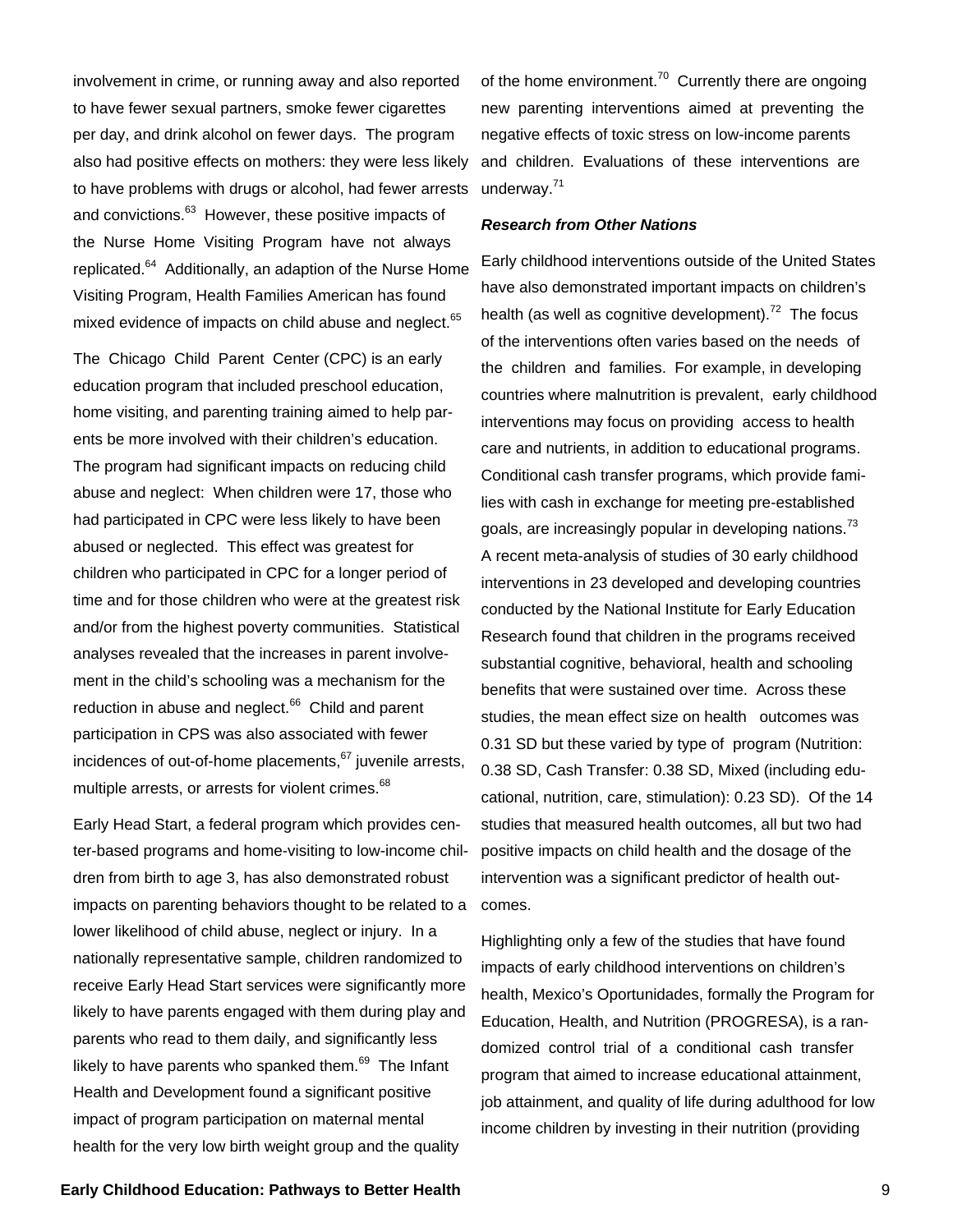micronutrient-fortified foods and money to purchase food), education (cash incentives for attending school that compensate for potential wages), and health (cash incentives for attending health care appointments and receiving immunizations). Children who received the interventions showed more physical growth and were less likely to suffer from iron deficiency anemia, diarrhea, stunting, being overweight, and respiratory infections. These effects were largest for the poorest children. However, there was no impact on the number of days sick in the month prior to the completing the survey for the study.<sup>74</sup>

A center-based program in Cali, Columbia that combined education with a health and nutrition intervention, also found significant positive impacts on the health of children randomly assigned to receive the intervention. Low-income, malnourished children who were randomly assigned to receive a health, nutrition, and education intervention, demonstrated significant improvements in weight for age and height for age. Gains were largest for the children who began the intervention at the youngest age, and consequently received the intervention for the longest period of time. Unfortunately, upon completion of the intervention, children's growth was still stunted compared to non-malnourished children and children from middle- and high-income families.<sup>75</sup>

Malnourished children in Jamaica who were randomly assigned to received zinc supplementation and psychosocial stimulation were less likely to suffer from diarrhea and had improved hand-eye coordination. Although there were health impacts for children who received only zinc supplementation *or* stimulation, the impacts were greatest for the children who received both interventions.<sup>76</sup> A study in rural Vietnam showed that stunted and nonstunted children who received nutrition supplementation and participated in preschool activities had decreases in stunting and when stunting improved, so did cognitive abilities.<sup>77</sup> Taken together, these studies suggest that a combination of nutrition supplementation, early education, and social stimulation can have a positive impact on

overall development and child health.

# **Impacts of Early Childhood Programs on Adult Health**

The benefits of high-quality early childhood interventions extend beyond the first few years of life and last into adulthood. These long-term positive impacts include cognitive, educational, social-emotional, health, and economic benefits.<sup>78</sup> High-quality early childhood programs that begin early, and last throughout early childhood, are more likely to produce these positive effects.<sup>79</sup> Higher educational attainment, a common benefit of highquality early education, $80$  is associated with better health.<sup>81</sup> due in part to the greater investment in human capital represented by additional years of schooling.<sup>82</sup> Better health and higher educational attainment are in turn associated with increased earning power. $83$  There are three pathways through which early childhood programs impact adult health: improvements to child health, cognitive development, and social-emotional skills (See Figure 3).

The first, direct, pathway through which early education improves adult health is by improving child health. As discussed previously, preschool participants are more likely to go to the doctor, receive appropriate screenings and immunizations, and receive dental care, <sup>84</sup> all of which contribute to improvements in childhood health. Preschoolers and their parents also often learn about health and nutrition, which can result in healthy lifestyle changes. Adult health is dependent on child health; healthier children become healthier adults.<sup>85</sup>

A second pathway through which early education programs improve adult health is by increasing cognitive abilities, educational attainment, knowledge, and use of knowledge.<sup>86</sup> There is a large evidence base indicating that participation in early childhood education programs is indeed associated with significant gains in cognitive development, including math and language/literacy skills.<sup>87</sup> More intelligent, knowledgeable, and educated individuals not only know more about health issues, but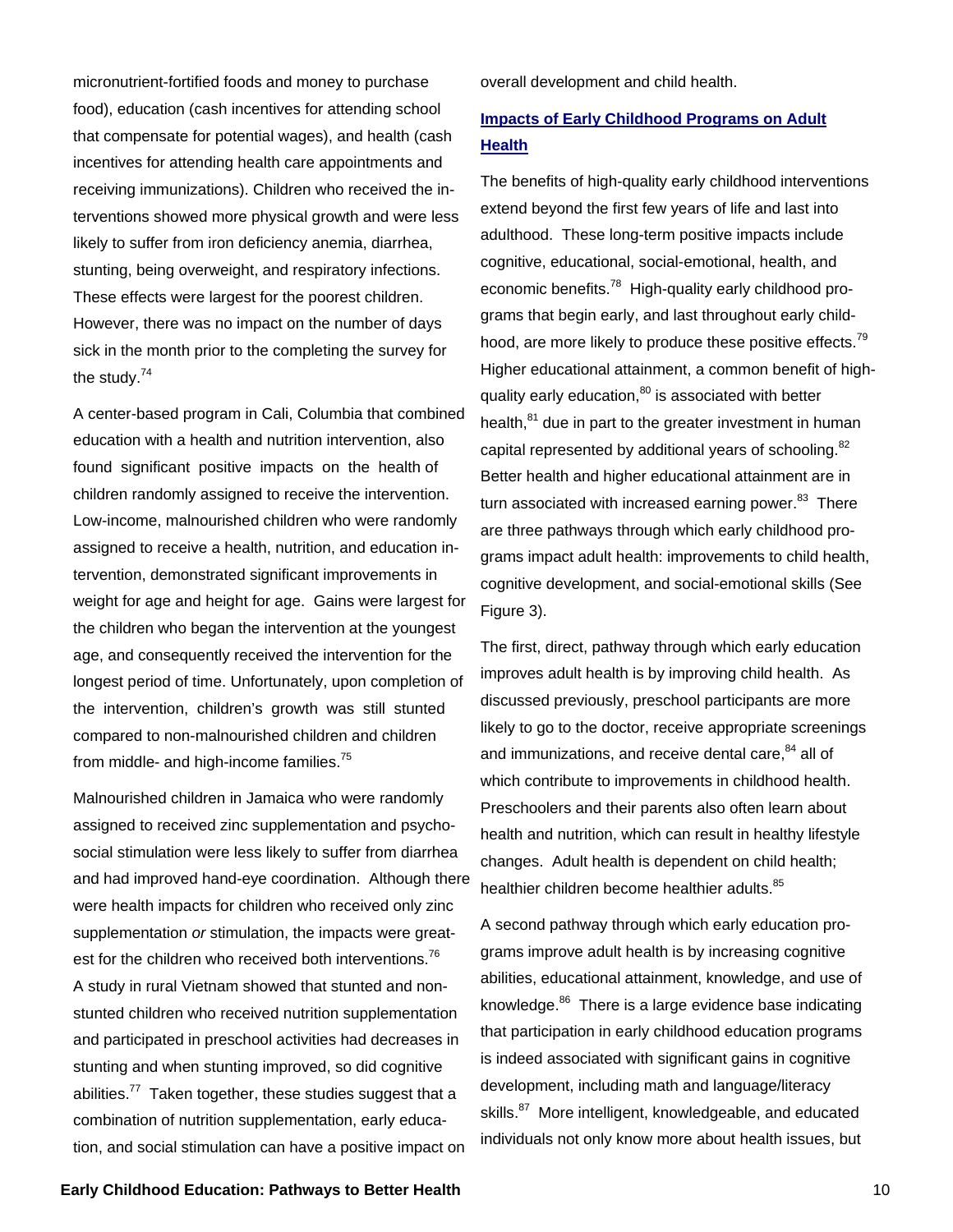are also more likely to trust scientific health information, <sup>88</sup> and are better able to use that knowledge to make health decisions and healthy life style changes.<sup>89</sup> These same individuals are more adept at seeking and complying with medical treatment.<sup>90</sup> According to economic theory, education is an investment in one's future because it raises the value of staying alive. More highly educated individuals therefore have more incentives to stay alive and healthy and therefore tend to make better health decisions.<sup>91</sup> Numerous research studies provide evidence that these individuals also: 92

- have lower mortality rates;
- have fewer chronic diseases including heart disease, cancer, diabetes, high cholesterol and depression;
- are more likely to use their seatbelts;
- are more likely to exercise regularly;
- are more likely to eat healthily;
- are more likely to eat breakfast;
- are more likely to own a smoke detector;
- are more likely to have mammograms, pap smears, colonoscopies, and vaccinations;
- are less likely to have ever smoked;
- are less likely to drink heavily or drive while intoxicated; and
- are less likely to be obese or overweight.

These long-term improvements in health and health behaviors can be produced by early education programs to the extent that they increase educational achievement and attainment.

The third pathway suggests that the long-term impacts of early childhood education programs on adult health are mediated by improvements in social emotional skills, including reductions in behavior problems and stress, and increases in self-regulation. In light of the fade out of cognitive impacts, it has been suggested that many of the long-term impacts (non-cognitive) found in longitudinal evaluations of early childhood interventions such as Perry Preschool Program, Abecedarian, and the Chicago Child Parent Centers are due to improvements in selfregulation.<sup>93</sup> Although most evaluations of early childhood interventions have focused on cognitive rather than

social-emotional impacts, there is some evidence that early childhood education program positively impact children's social-emotional development, including mental health, behavior problems, and self-regulation skills. For example, children who were randomly assigned to participate in Early Head Start showed significantly lower levels of aggressive behaviors and greater sustained attention during play, an indicator of greater self-regulation skills.<sup>94</sup> Random assignment to Head Start also lead to significant decrease in hyperactivity and behavior problems for 3-year-olds.<sup>95</sup> NIEER's meta-analysis of the impacts of early childhood programs around the world also found that many program did have positive impacts on children's behavior (although some programs also demonstrated negative impacts).<sup>96</sup> Importantly, although enrollment in child care programs have been associated with increases in behavior problems, this association was mediated by the quality of the program. That is, increased behavior problems were associated with participation in low-quality child care, $97$  highlighting the importance of high-quality early childhood programs.

As the importance of social-emotional skills for school readiness and school success has become increasingly more salient, several interventions have been implemented within the context of broader early childhood programs that aim to improve children's social-emotional skills. *Tools of the Mind* is a preschool curriculum that is designed to improve children's executive function skills. Indeed, a randomized trial of the *Tools of the Mind* curriculum found significant impacts on children's executive function skills, especially on the most difficult executive function tasks.<sup>98</sup> The Chicago School Readiness Project is a cluster-randomized trial of a classroom-based intervention aimed at reducing behavior problems among preschoolers in Head Start. At the end of the school year, children in intervention classrooms had significant reductions in both externalizing and internalizing behaviors<sup>99</sup> and improvements in self-regulation skills.<sup>100</sup> The importance of these impacts is highlighted by recent findings from a large-scale longitudinal study that self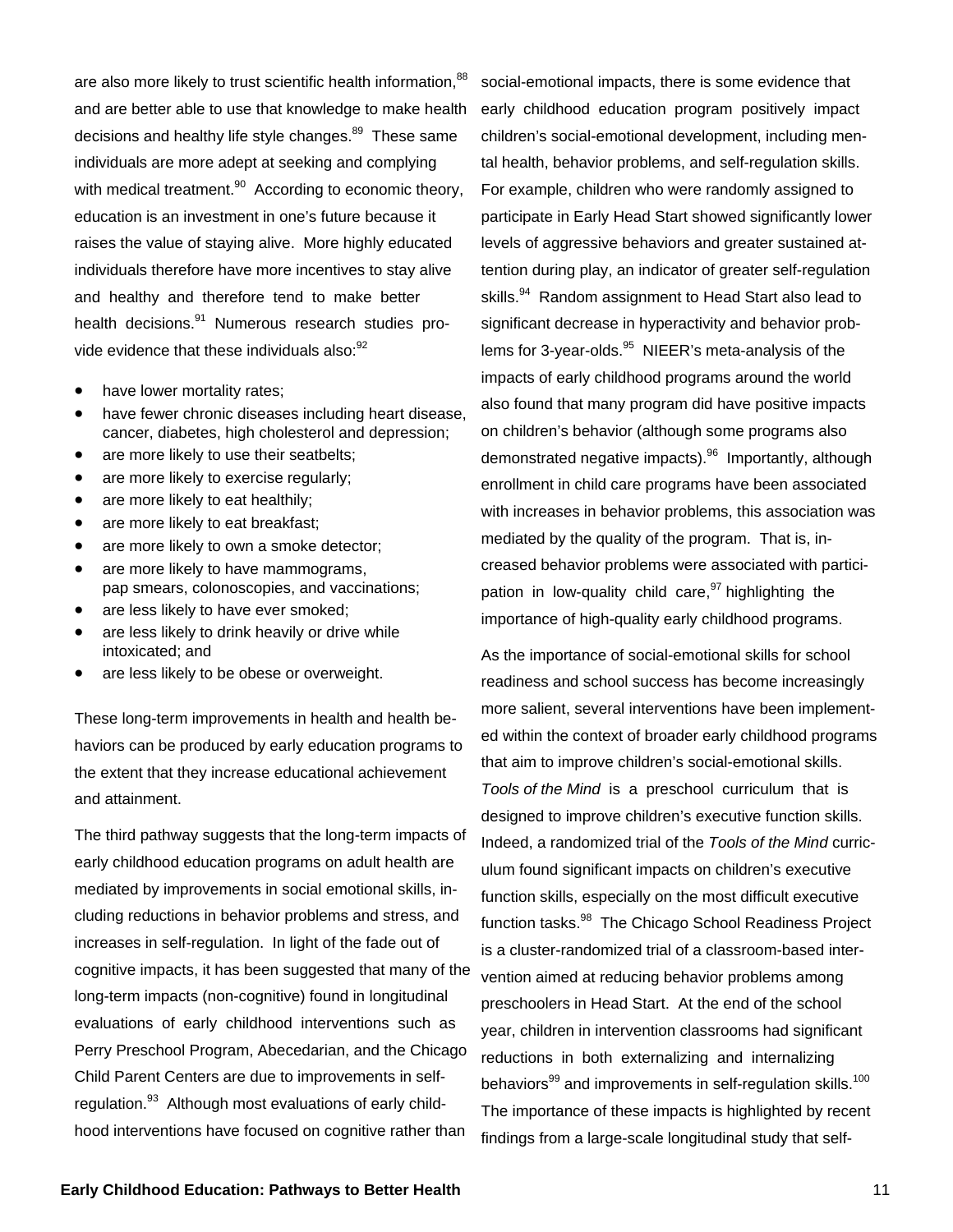regulation during childhood was associated with smoking, substance abuse, dropping out of school, becoming a teen parent, criminal activities, and poor health.<sup>101</sup>

Impacts of early childhood programs on both cognitive and social-emotional development can improve adults' job opportunities, salaries and earning potential, and benefits, all of which are associated with greater health. That is, individuals with more desirable and profitable jobs are more likely to value their health and therefore make healthier decisions and seek health care because they want to maintain their employment and continue to increase their earning power.<sup>102</sup> Their increased economic prosperity due to higher earnings raises the value of staying alive and the cost of poor health, because they have more to lose by dying or being too sick to work. Thus, early childhood interventions can be expected to significantly reduce smoking, obesity, mental health problems, and dementia, and improve general health, nutrition, and physical activity.

## *General Health*

Greater educational attainment, one long term impact of participation in early childhood interventions, is associated with greater health and longevity. For example, data from the National Health Interview Survey indicated that

individuals with more years of education reported lower morbidity from heart disease, stroke, hypertension, high cholesterol, diabetes, emphysema, asthma, and ulcers. Longitudinal evaluations of the Chicago Child Parent Centers and the Perry Preschool program have shown improved health outcomes for participants. Individuals who attended the CPC preschool were more likely to have health insurance at age  $24.^{103}$  Through age 40, Perry Preschool participants were less likely to miss work due to an illness and were more likely to be knowledgeable about health information and to have health insurance.104

## *Smoking*

Better-educated individuals are less likely to smoke and are also more likely to quit smoking.<sup>105</sup> Evaluations of Head Start, the Chicago Child Parent Centers, Perry Preschool, and Abecedarian (described in Table 1) all indicated that participants were less likely to smoke than members of the control group, though in smaller studies the estimated effects were not statistically significant. Nevertheless, these studies add to the evidence base. When we pool data from the Perry and Abecedarian studies, the estimated reduction in smoking across both studies is statistically significant.

| Program                | Evaluation                                           | <b>Comparison Group</b>                                      | <b>Results</b>                                                                              |
|------------------------|------------------------------------------------------|--------------------------------------------------------------|---------------------------------------------------------------------------------------------|
| <b>Head Start</b>      | Anderson, Foster, &<br>Frisvold, 2008 <sup>106</sup> | Siblings of Head Start<br>Attendees                          | 1. Head Start attendees $12.4\%$ ( $p< 10$ ) less<br>likely to smoke                        |
|                        |                                                      |                                                              | 2. Duration of Head Start enrollment inversely<br>proportional to likelihood of smoking     |
| <b>Chicago CPC</b>     | Reynolds et al., 2007 <sup>107</sup>                 | Nonrandomized<br>alternative interven-<br>tion matched group | 1. CPC preschool participants less likely to<br>smoke (17.9% vs. 22.1%, n.s.)               |
| <b>Perry Preschool</b> | Schweinhart et al.,<br>2005 <sup>108</sup>           | Randomized control<br>group                                  | 1. At age 40, Perry Preschool participants<br>were less likely to smoke (42% vs. 55%, n.s.) |
|                        |                                                      |                                                              | 2. At age 40, Perry Preschool participants<br>were less likely to use drugs                 |
| Abecedarian            | Campbell et al., 2002 <sup>109</sup>                 | Randomized control<br>group                                  | 1. At age 21, Abecedarian participants were<br>less likely to smoke (39% vs. 55%, $p$ <.20) |

**Table 1: Impacts of Early Childhood EducaƟon Programs on Smoking**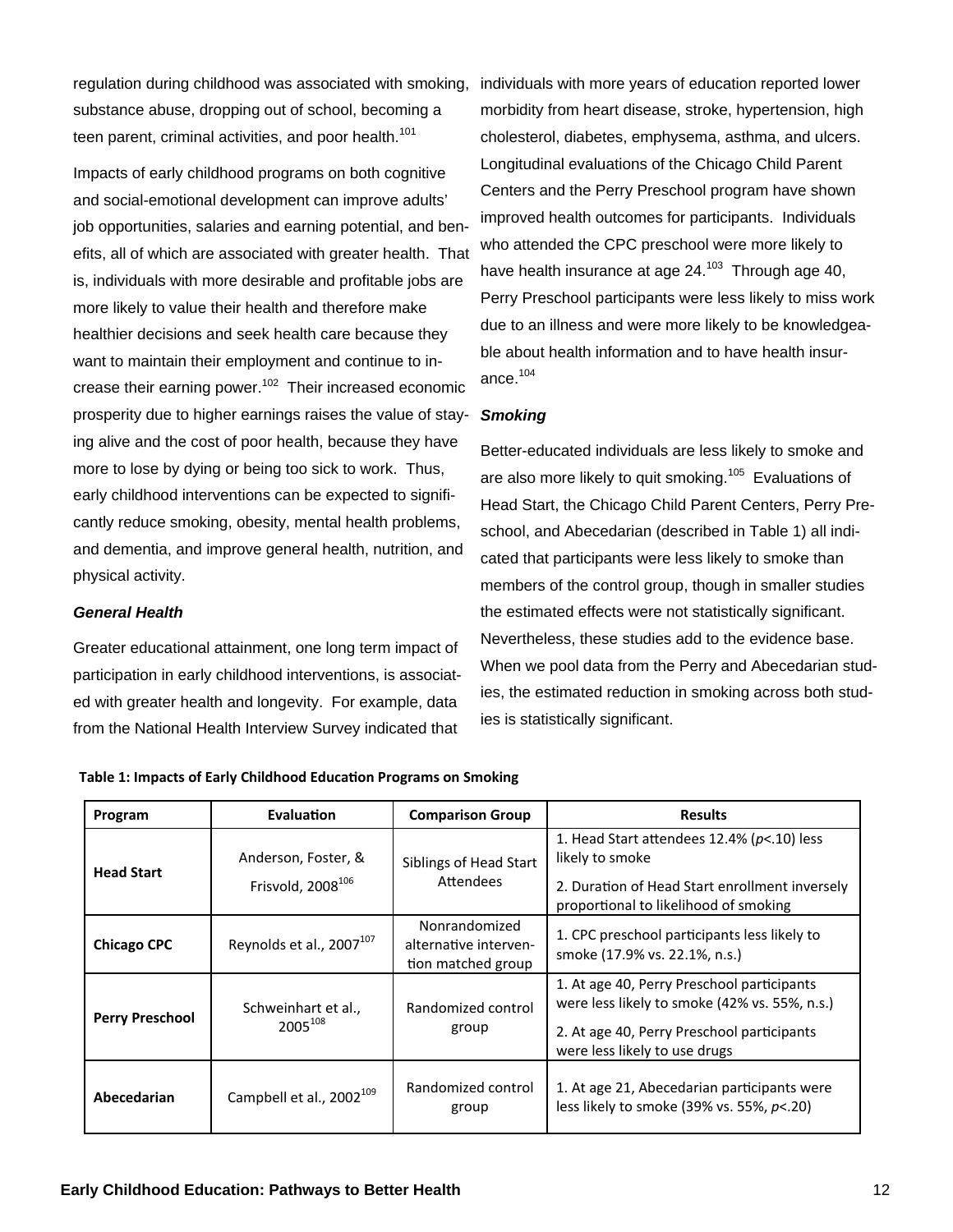#### *Obesity, Nutrition, Exercise*

There is an inverse relationship between overweight/ obesity and educational attainment (which is also associated with participation in high-quality early childhood programs). Individuals with higher educational attainments are more likely to exercise and eat fruits or vegetables, and less likely to be overweight or obese.<sup>110</sup> These relationships may also be explained by an investment in human capital.<sup>111</sup> However, currently, there are no evaluations of early childhood interventions that demonstrate a relationship between attending preschool and nutrition, weight, and/or exercise during adulthood.

#### *Mental Health*

Longitudinal follow-up of individuals who participated in Perry Preschool, Abecedarian, Chicago CPC, and the Mauritius Early Childhood Development program have shown positive impacts on participants' mental health and other risk factors during adulthood, suggesting a central role of improvements to self-regulation. Participation in the Perry Preschool Program resulted in reduced likelihood of being arrested and abusing marijuana, cocaine, hallucinogens, and heroin. However, participation was not indicative of lower rates of alcohol consumption.<sup>112</sup> Individuals who attended the Abecedarian preschool were less likely to be convicted of a felony or misdemeanor, to be incarcerated, to use marijuana,<sup>113</sup> or to report symptoms of depression.<sup>114</sup> Chicago CPC preschool participants were also less likely to be found guilty of a felony, to be incarcerated, to have symptoms of depression, $115$  or to smoke daily.  $116$ 

The Mauritius Early Childhood Development program was an enrichment program for 3-5 year olds that provided education and an emphasis on nutrition, health care, hygiene, and physical activity. Children who were randomly chosen to participate in the program reported fewer behavior problems and fewer symptoms of schizotypal personality and disorganization as adults. They were also less likely to report criminal activity.<sup>117</sup> another indication of the role of self-regulation.

#### *Dementia*

Studies around the world have shown an association between low educational attainment and higher rates of dementia. A study in the U.S. found that more highly educated elderly individuals did not show a decline in mental status over the six years of the study. These findings may be explained if individuals with more education have increased synaptic density in areas of the brain associated with memory and learning. Increased synaptic density could delay the onset of dementia because more deterioration would have to occur before the threshold for dementia is reached.<sup>118</sup> Education that occurs during a sensitive period of development, such as preschool education, may have a stronger impact on brain development and synaptogenesis than education that occurs later in life. Individuals who are deprived during these sensitive periods can often not catch up later in life.<sup>119</sup> Individuals with higher educational attainments are also more likely to have cognitively challenging occupations, another protective factor against dementia. Preschool education, by improving brain development and increasing educational and occupational attainment, may have the effect of reducing the risk of/delaying the onset of dementia.<sup>120</sup> Gene expression is also influenced by early experiences, such as early education and early nutrition, and can determine the connectivity of neurons and overall development.<sup>121</sup> Thus early experiences that influence brain development can have an important protective influence during late adulthood.

#### **Policy Recommendations**

Health care is expensive for individuals, employers, and the government. Poor health is even more costly. Investing in preventative programs and improving young children's health can result in large monetary savings and improvements in the quality of life.<sup>122</sup> As discussed, there are many pathways, both direct and indirect, through which investments in early childhood interventions lead to improved child and subsequently adult health. Although relatively few studies have rigorously evaluated the short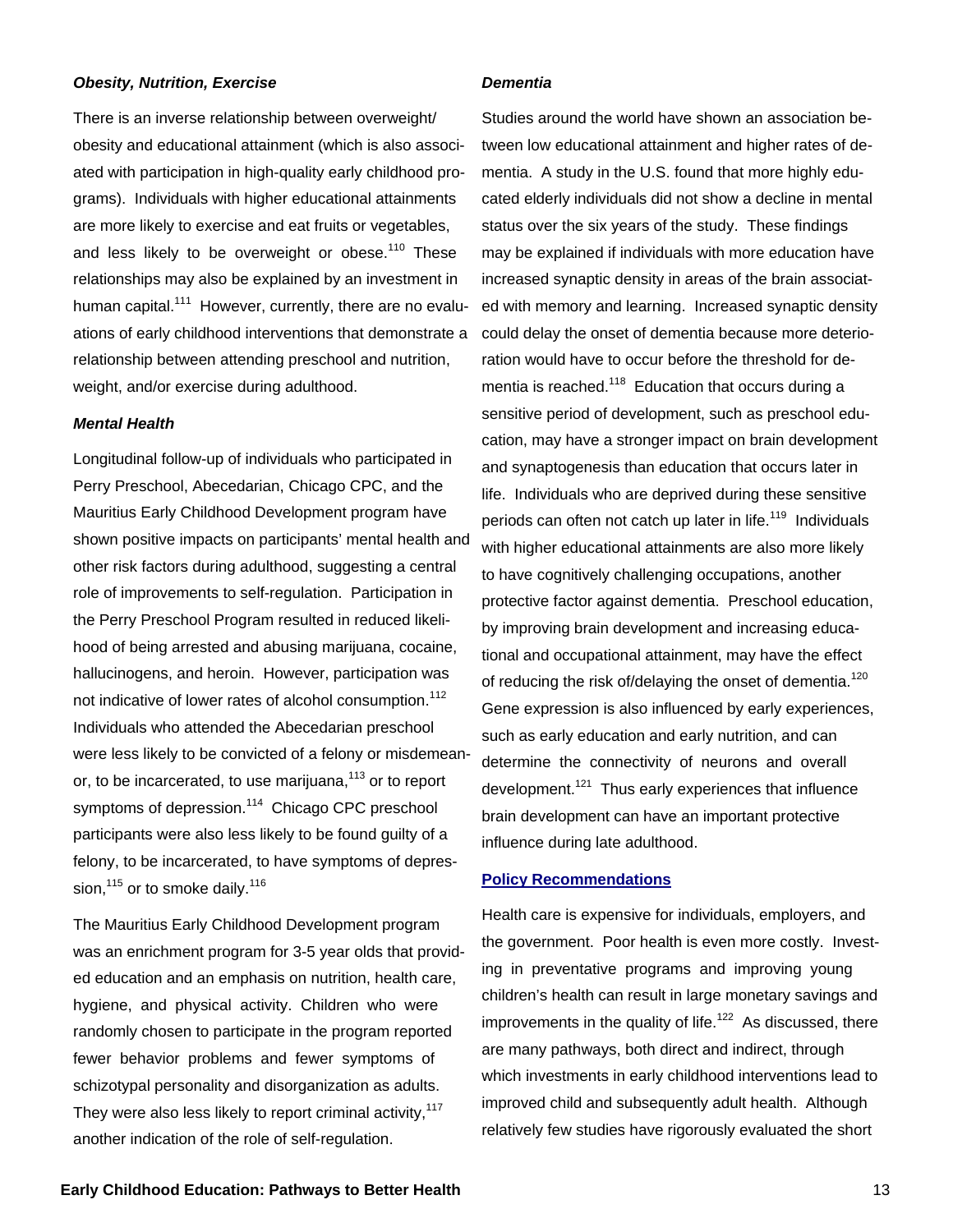and long-term health benefits of early education programs, the evidence that has been obtained indicates that such benefits are highly important. Thus, the following policy recommendations are offered based on these findings.

*1. All children in the United States should have access to*  high-quality preschool programs, and parenting education and referrals for health, dental, mental health, develop*should begin early in pregnancy with the degree of support based on risk of poor health and developmental outcomes.* 

Although most American preschoolers participate in out of home care, few attend high-quality centers even at age 4. Just 20 percent attended a high-quality program in 2005 was with the expansion of pre-K for 4-year-olds a priority.<sup>123</sup> Although states have expanded access to pre-K since then, increased enrollment has been accompanied by declining expenditure per child which limits the provision of high-quality services.<sup>124</sup> There is extremely high variability among the states in standards that support quality. Yet, without high educational quality such programs will not provide the learning and developmental gains that lead to later improvements in health behaviors, health care, and health.

As participation in high-quality preschool does not exceed 30 percent for even children of the best educated American parents, the public sector should support access to high-quality preschool for all children. Forty states already have public pre-K systems that serve some fouryear-olds, and the expansion of these programs to serve all children is a sensible first step. In addition, access to high-quality preschool and other programs should be expanded to more children at the highest risk of poor health and development at earlier ages. These efforts should include improving the quality of Head Start which should shift its focus from ensuring the direct provision of health care to improving children's health directly and indirectly through education. Parenting support through home visiting should begin early in pregnancy. The degree of support provided should depend on a

comprehensive assessment of risks rather on simple designation based on demographic characteristics such as income or education level.<sup>125</sup> Research to develop and identify the most effective approaches is an important priority.

*2. Early education programs should provide screenings mental, vision, and hearing, or facilitate access to these through other programs.*

The American Academy of Pediatrics and Bright Futures have published "Recommendations for Preventive Pediatric Health Care" which outlines their suggestions, by age, for health care services that typically developing children should receive. Their recommendations for preschool-age children include the following: a medical history, height and weight, BMI, blood pressure, vision, hearing, developmental surveillance, psychosocial/ behavioral assessment, physical examination, immunizations, hematocrit, lead screenings, tuberculosis test, dyslipidemia screening and oral health.<sup>126</sup> While Head Start does currently require all children to receive a variety of health screenings, not all state-funded preschool programs or child care programs have these same requirements. In 2011-2012, only 37 state-funded preschool programs met NIEER's quality standard of requiring vision, hearing, and health screenings.<sup>127</sup> Considering that many preschool age children are enrolled in other early child education programs or none at all, many children, especially those living in poverty, are still in need of access to health screenings. It has been estimated that 10 percent of children lack health insurance.<sup>128</sup> Early childhood programs can play a pivotal role in helping children access health screenings and health care.

Additionally, trained staff members can encourage parents to seek preventive health care for their children by explaining the importance of such care and helping parents to find doctors and clinics in their communities who accept their insurance. Teachers can also reassure chil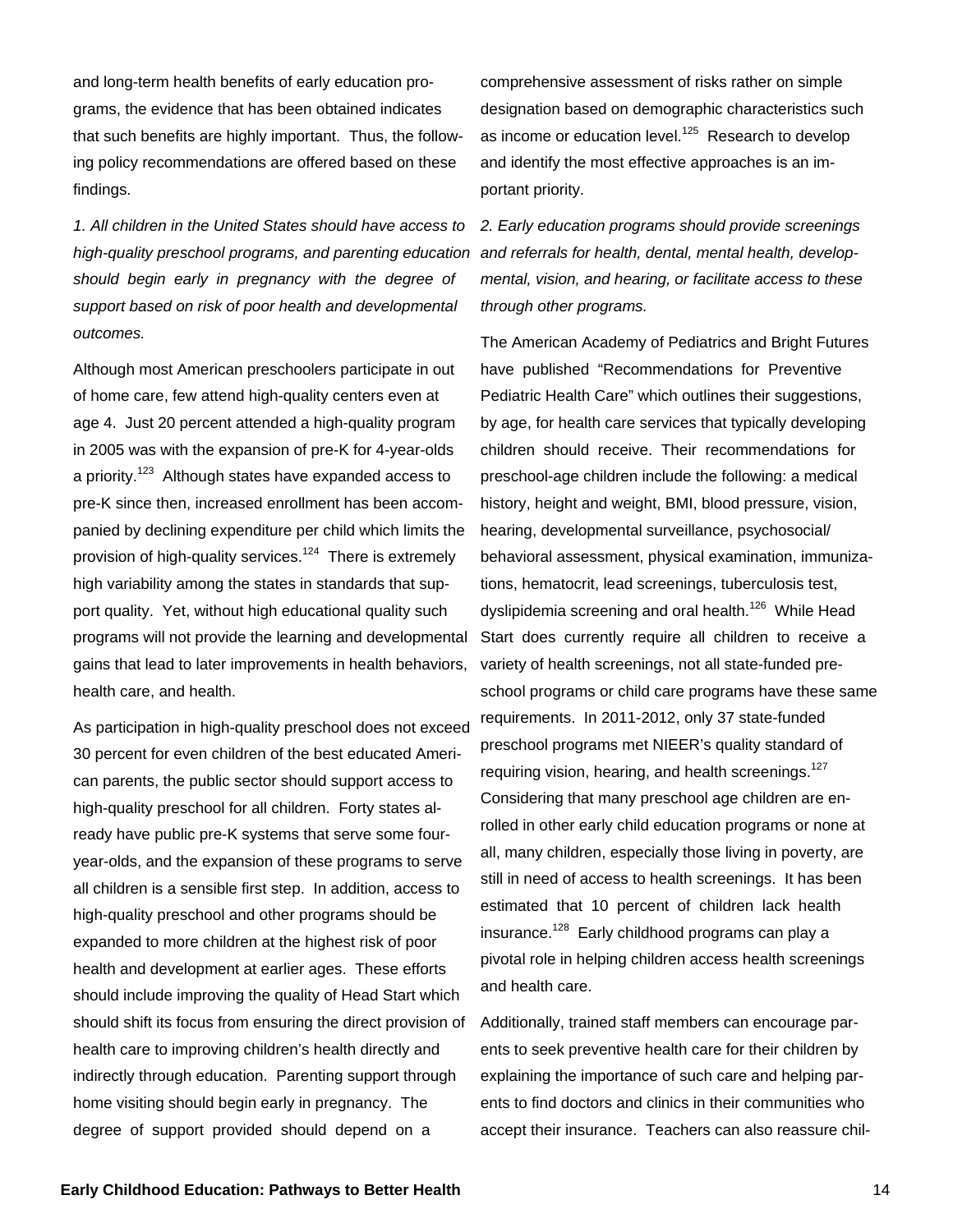dren who might be afraid of the doctor through activities in the classroom including setting up a doctor office in dramatic play and encouraging role playing about the doctor's office, reading books about going to the doctor, or taking a field trip to a doctor's office in the local community.

As children's health is essential to creating a healthy, productive workforce, and policy makers must create new policies to ensure that it becomes a national priority. Importantly Belfield & Kelly found that children's health at 24 months was a significant predictor of their health in kindergarten, $129$  highlighting the importance of early access to health screenings and care. Thus policies that require early childhood programs to ensure children receive health screenings and referrals (as outlined by Bright Futures and AAP) or at a minimum facilitate access to care, can successfully improve the health of millions of children in the United States and abroad.

*3. Every nation should prioritize high-quality early learning opportunities and other supports for early childhood development. International support to lower income countries for investment in early childhood development should increase.*

Regardless of the current level of economic development, high-quality early care and education programs have the potential to contribute to improvements in health and development. In some nations access to programs is universal or nearly so and the focus is entirely on ensuring that they provide high-quality services. In others, both access and quality require attention. When access is limited, most often those who lack access are the children with the greatest needs and who can benefit the most.<sup>130</sup> In low- and middle-income countries around the world some 200 million children under the age of five live in conditions that impair their healthy development. Investments in high-quality child development programs including early care and education can significantly improve their health and long-term development. Increasing participation rates in low- and middle-income nations sub-

stantially is estimated to produce high benefit-cost ratios based on increased adult earnings alone without even quantifying the direct benefits on health and health care costs or the indirect benefits because, for example, improved health leads to increased adult productivity.<sup>131</sup> Each nation should prioritize the expansion of highquality early learning opportunities and other effective supports for early childhood development based on current availability, need, and national capacity to support such efforts. Increased international support to lower income countries for investment in effective early childhood development programs should be a high priority.

*4. Because health habits are formed at an early age, early education programs should offer health, nutrition, and exercise education.*

In 2000, the total costs of overweight and obesity in this country amounted to \$117 billion. Treating childhood obesity costs almost \$1,400 per child but obesity prevention programs can cost as little as  $$1.21$  per child.<sup>132</sup> Early childhood programs can be used as a vehicle to provide obesity prevention programs. In 2010-2011, approximately 75 percent of all 4-year-olds were enrolled in some type of center-based preschool program including state preschool, Head Start, special education, and other child care.<sup>133</sup> Many, but not all, early education programs do emphasize health and nutrition. When children learn about health and healthy habits at an early age, they can learn early on about the importance of being healthy and how to stay healthy. Research on such programs as Hip Hop to Health, Jr. and Healthy Start has

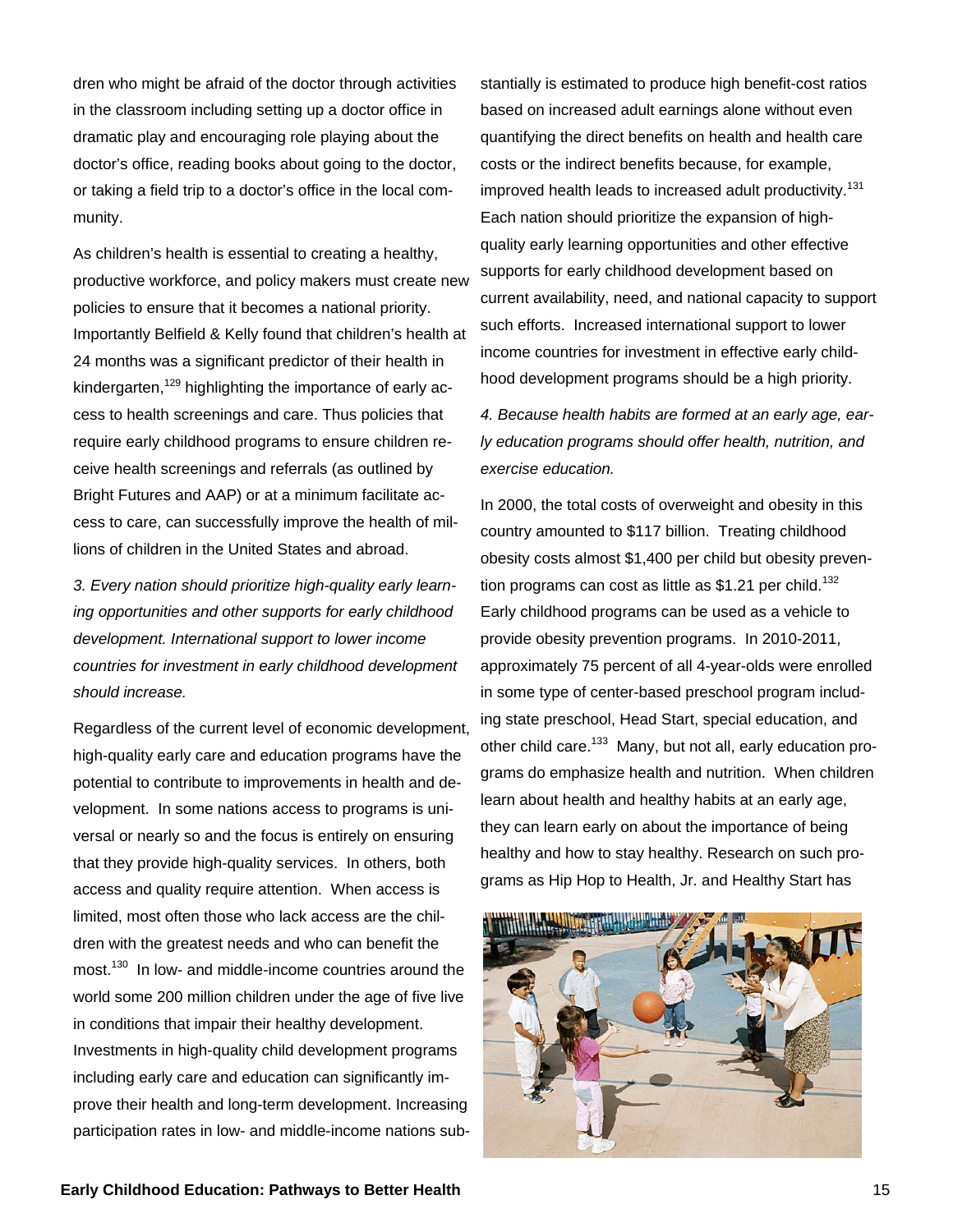shown that it is possible to effect health improvements in preschoolers through health education. Because center based preschool is so wide-spread, it can be a useful mechanism for educating young children and their parents about health, nutrition, and physical activity. However, in order to accomplish this task, teachers and other staff members must first receive training on these topics. Policy makers can help by supporting early childhood policies that prioritize health, nutrition, and exercise education in early childhood programs. Grants should be readily available to programs who want to implement health, nutrition, and/or physical activity programs.

To help with health, nutrition, and physical activity education, early childhood programs should have access to a health consultant. This individual can be a doctor, nurse, medical or nursing student, nutritionist, or health teacher. Teachers and parents should not only learn about how to model healthy behaviors for their students/children, but also how to teach young children about health. Children can be taught about hygiene and how frequent handwashing can prevent the spread of germs and reduce their chances of getting sick. They can also learn about how the body works so that they can understand why it is important to stay healthy, and what happens to an unhealthy body. While these are complicated topics, they can be taught on a developmentally appropriate and engaging level, especially through the use of hands-on activities. Sesame Workshop's "The Body" exhibit was successful in teaching young children about how the body works and how to keep the body healthy. Inviting doctors, nurses, or other health care workers from the community to talk to preschoolers can also be a helpful way to encourage children to be healthy.

First Lady Michelle Obama's Let's Move Campaign recognizes that children need to be physically active and eat healthy foods in order to fight child obesity. The LetsMove.gov website offers strategies for schools to promote health and healthy behaviors among their staff and students. It also suggests that schools include

nutrition education and physical education in the curriculum. Children and schools can take the Let's Move Pledge and agree to eat better foods and become more active. The Let's Move Campaign could adapt a focus on early childhood by adding information targeted specifically to children birth through 5 years old.

*5. To combat obesity, programs should consider policies prescribing desirable meals, snacks, and exercise. Programs also can help families implement these changes in their homes.*

While obesity has both genetic and environmental underpinnings, it often can be prevented, especially if children develop healthy eating habits at an early age. Preschool programs can provide a vehicle through which to institute changes to eating and exercise habits. Rates of obesity and malnutrition are often high in low-income neighborhoods, the same neighborhoods where Head Start programs and targeted preschool programs operate. Head Start Program Standards state that "All children in a partday program will receive at least 1/3 of the child's daily nutritional needs and all children in a full-day program will receive 1/2 to 2/3 of the child's daily nutritional needs. Meal patterns will follow USDA guidelines."<sup>134</sup> While Head Start is required to serve high-nutrient, low-fat, lowcalorie meals, other center-based preschool and child care programs are not required to provide healthy meals, and in these centers children may be found eating chips and drinking high-calorie, nutrient-empty beverages. Many programs, but not all, participate in the Child and Adult Care Food Program, which provides nutritious meals to low-income individuals.<sup>135</sup> All programs serving young children should be strongly encouraged to provide healthy nutritious meals to all children. In 2011-2012, 24 state-funded preschool initiatives required programs to offer at least one meal daily.<sup>136</sup> Other programs required only a snack, or required a meal in a full-day program but only a snack in a half-day program. Programs serving economically disadvantaged children in particular should be encouraged to offer at least one nutritious meal.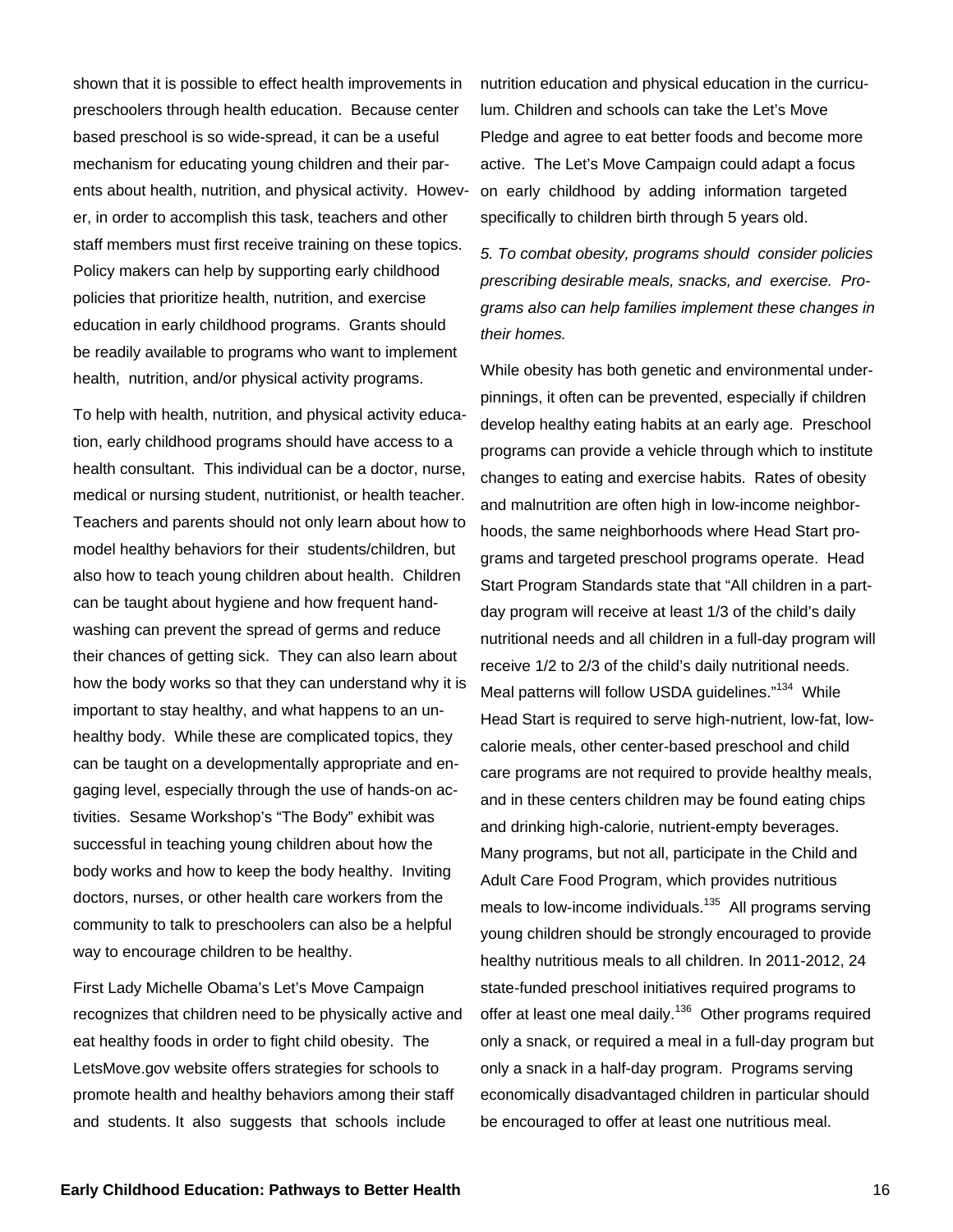The Child Nutrition Act, encompasses the National School Lunch Program, the School Breakfast Program, the Summer Food Service Program, and the Child and Adult Care Food Program. Currently, the National School Lunch Program, and the School Breakfast Program are not specifically aimed at preschool-age children. The Healthy, Hunger-Free Child Kids Act of 2010 added incentives as well as requirements for schools to improve the nutritional value of all food served in schools.<sup>137</sup> Thus, it would be beneficial to implement these programs not just in preschool programs in public schools, but also in private programs. The United States Department of Agriculture currently has a program called Healthier US School Challenge that recognizes schools that offer nutritious meals and adequate physical activity. Schools can apply for awards of distinction, which as a result of the Lets Move Campaign, are now accompanied by a monetary reward. While this program is currently only offered in K-12 schools, it should be expanded to include all types of preschool programs and can act as an additional incentive for preschool programs to emphasize healthy meals and physical activity.<sup>138</sup>

Preschoolers can take an active role in planning healthy menus for meals and snacks. Meal planning provides an opportunity for children to discuss which foods they like and think are healthy, and to learn about and taste new healthy foods. Because children often do not like new foods until they have tasted them a few times, new foods should be introduced gradually and should be repeated.<sup>139</sup> In order to reduce costs, menus can also be rotated seasonally and should depend on local produce when possible. Children can also learn how to cook simple, healthy meals. For example, a preschool in New Jersey's Abbott preschool program has a special kitchen designed specifically for the use of young children.

However, providing healthy meals and exercise instruction in preschool is not enough. Parents should be involved and encouraged to extend healthy eating and exercise habits beyond the classroom doors and into

their homes. Preventing obesity requires a lifestyle change for many children and therefore, being healthy only during school hours will not suffice. Parents must learn about healthy meal options and the benefits of active outdoor play over watching television or playing electronic games. Impacting parent behavior is a major challenge. During the Hip Hop to Health intervention, parents often did not take advantage of the parent nutrition and physical activity classes $140$  and the Healthy Start program found no significant changes to children's dietary intake outside of school.<sup>141</sup> A more intensive approach may be needed to help effect these lifestyle changes. This may include assistance in accessing affordable healthy foods, guidance on incorporating exercise into the day, and assistance in finding safe places for children to play, which could also be incorporated into parenting interventions. Communities with sidewalks that promote walking as well as safe-playgrounds can help encourage parents and children to get outside and play. Preschool programs might consider making their playgrounds available to their students after school and on the weekend, especially in communities with no other safe outdoor play spaces.

*6. In developing nations and low-income areas, early childhood programs should offer nutrition supplementation to reverse the effects of malnutrition.*

Research in developing nations suggests that providing educational services to young, malnourished children may not be enough to help close the achievement gap. Instead, a combination of nutrition supplementation and educational programs may be more effective to promote optimal development.<sup>142</sup> This strategy may also prove effective in severely impoverished areas in the U.S. and other developed nations where child malnutrition is prevalent. Beyond receiving an adequate caloric intake, children around the world can benefit from nutrition supplementation to address deficits such as protein, calcium, vitamin C, or zinc, based on their specific needs, again in combination with education or development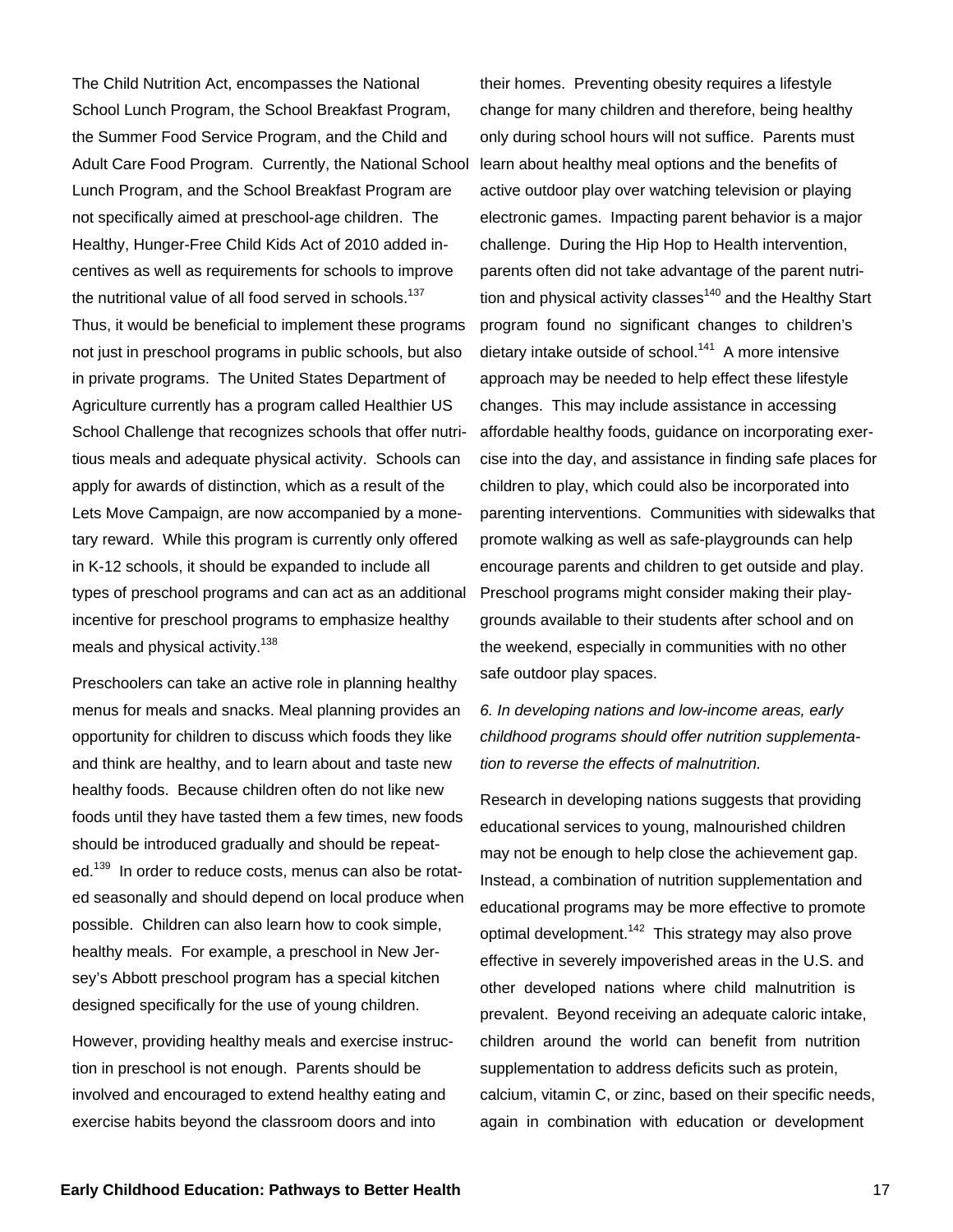programs. That is, dietary supplementation should be tailored to meet the specific needs of the community or it will not be effective. Without the proper nutrition, children's brain development and health, and consequently their cognitive development, will suffer and they will not reach their full developmental potential, and likely perpetuate their poverty.<sup>143</sup>

*7. Access to health and nutrition services should be based on the needs of the child and family. Some may need extensive assistance while others may need very limited help.* 

Early childhood programs could offer an initial screening to help determine the child's and family's needs and together with the family could plan a course of action. Some children and families may need access to a wide range of health services, including help planning nutritious meals, nutrition supplementation, health insurance, and parenting interventions to reduce abuse and neglect. Other families may need fewer services, for example help finding a doctor if they are new to the community.

*8. Include an emphasis on supporting children's socialemotional development, including self-regulation skills.*

In light of recent evidence of a robust relationship between childhood self-regulation and a variety of health outcomes<sup>144</sup> and that improvement in self-regulation may contribute to long-term impacts of early childhood interventions, early childhood programs and parenting interventions should include a focus on improving early selfregulation skills. A handful of curricula have been found to be effective in improving children's self-regulation abilities: *Tools of the Mind,* Promoting Alternative Thinking Strategies (PATHS), Head Start REDI, and the Chicago School Readiness Project.<sup>145</sup> However, other developmentally appropriate curricula also address this domain. Evaluations of early childhood programs should examine impacts on self-regulation in the short and long term.

*9. More health-related early education research is needed. Health outcomes should be included in evaluations of* 

*impacts of early childhood programs as well as benefitcost analyses.* 

Much of the research on early education programs and health occurred many years ago and may not fully reflect the reality of today's early education programs. Most of the programs that have been studied target low-income, at risk preschoolers (with the majority occurring in the United States). However, today more and more young children from all economic backgrounds are in out-ofhome care and preschool programs are proliferating around the globe. New studies should be conducted to inform policy and practice regarding cost-effective approaches to producing direct and indirect health effects.

Health has not been a focus of most recent evaluations of preschool programs. One exception is the Head Start Impact Study which did include measures of health. However, these measures were based on parent reports of, for example, whether or not the child has health insurance. It did not include more direct measures or health such as BMI, weight, height, or lead levels. Future research should take a more in depth approach to evaluating children's health as well as impacts on children's health. For example, evaluations could measure the nutritional value of meals served, the amount of children's physical activity, as well as the child's height, weight, and BMI. Children's absence records, an indicator of health, should also be obtained. If funding permits, blood screenings can assess toxins, nutrients, and cholesterol, and spit samples can be used to measure cortisol, an indicator of stress. These aspects of whole-child development may impact not only short- and long-term health but also academic progress and achievement. Including impacts on these more objective, direct indicators of health in benefit-cost analyses may unmask some previously unmeasured cost savings of preschool.

Another problem with the current research and benefitcost analyses is that even the most long-term have only followed participants through young adulthood or middle age. The evaluation of the Perry Preschool Program has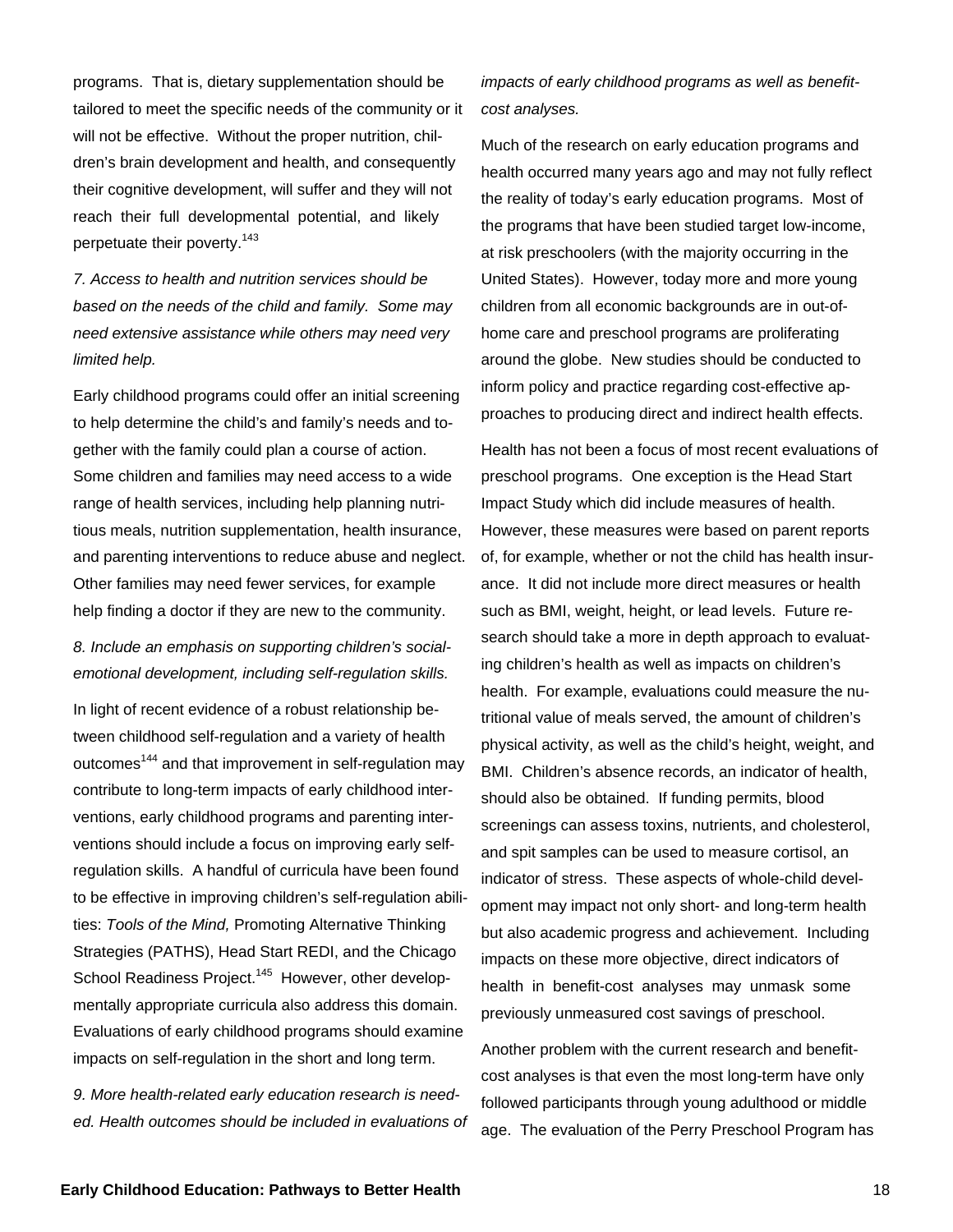followed participants through age  $40^{146}$  but studies have yet to examine the impacts of preschool on the elderly, which is when effects of chronic diseases are more likely to be manifest.<sup>147</sup> Thus, even the studies that include health may underestimate the health impacts of early education programs. Thus, continuing to follow former preschool participants as they age will enable researchers to better determine the lifelong impacts of preschool education on participant health.

## **Conclusion**

A variety of early childhood programs have been found to positively influence health in the short and long term.<sup>148</sup> The potential economic returns from such health benefits are substantial, but have not always been included in benefit-cost analyses or in policy debates regarding public investments in early childhood development programs.

The direct and indirect pathways depicted in Figures 1, 2, and 3 illustrate the multiple avenues through which early care and education as well as parenting programs can contribute to better health over the life course. The indirect pathways are at least as important as the direct pathways, though those also are important particularly where children's development is compromised by severe malnutrition, poor prenatal conditions, or stress associated with neglect or abuse and poverty. Early childhood policies and programs should be designed with a view toward optimal influence through all pathways given the circumstances of the children and families to be served. The policy recommendations provided above were made in light of this principle, recognizing that the specific features that make programs highly effective will depend on the characteristics of the children and families served and the contexts in which they live.

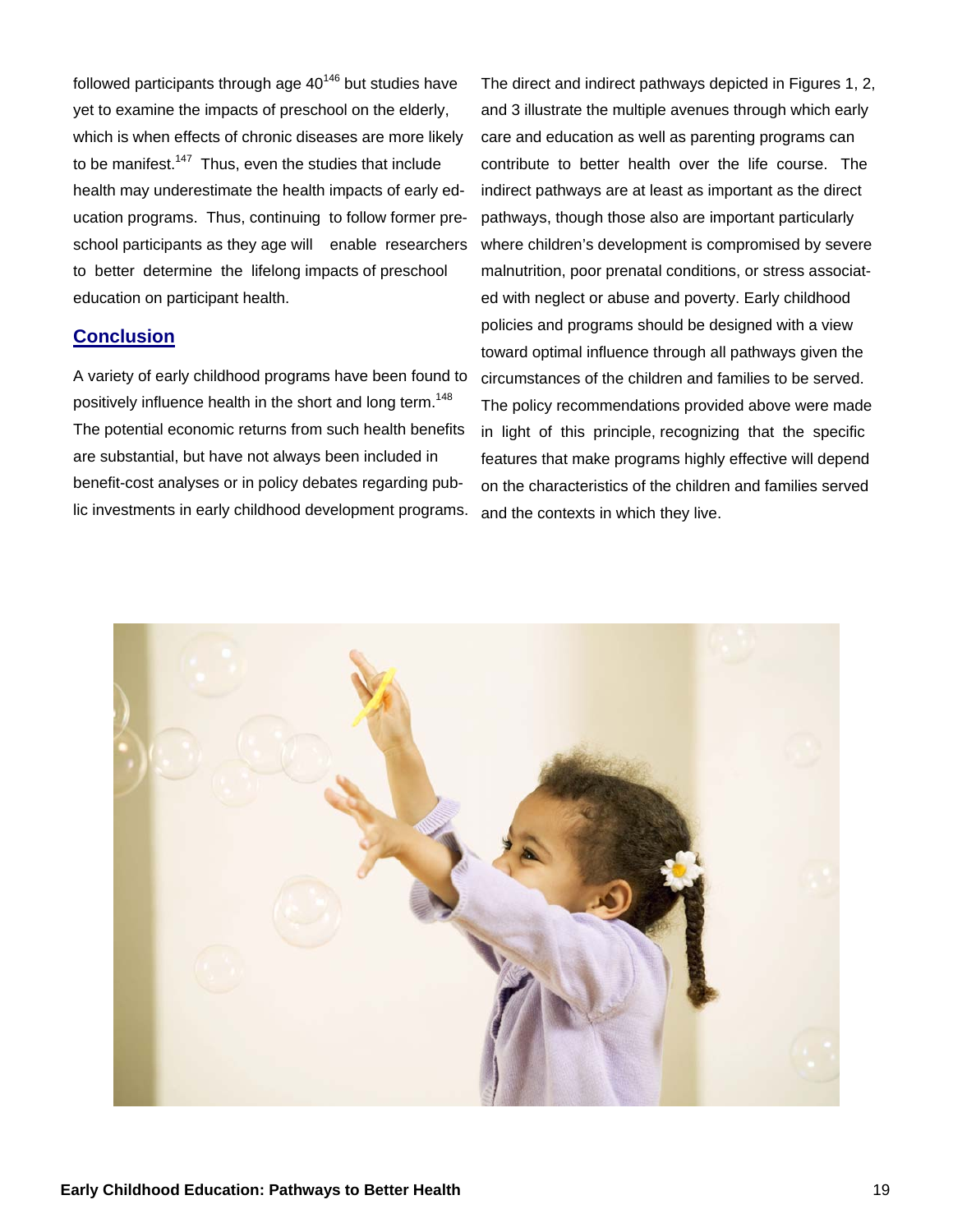**Figure 1. Direct Effects of Early Childhood Education Programs on Health**

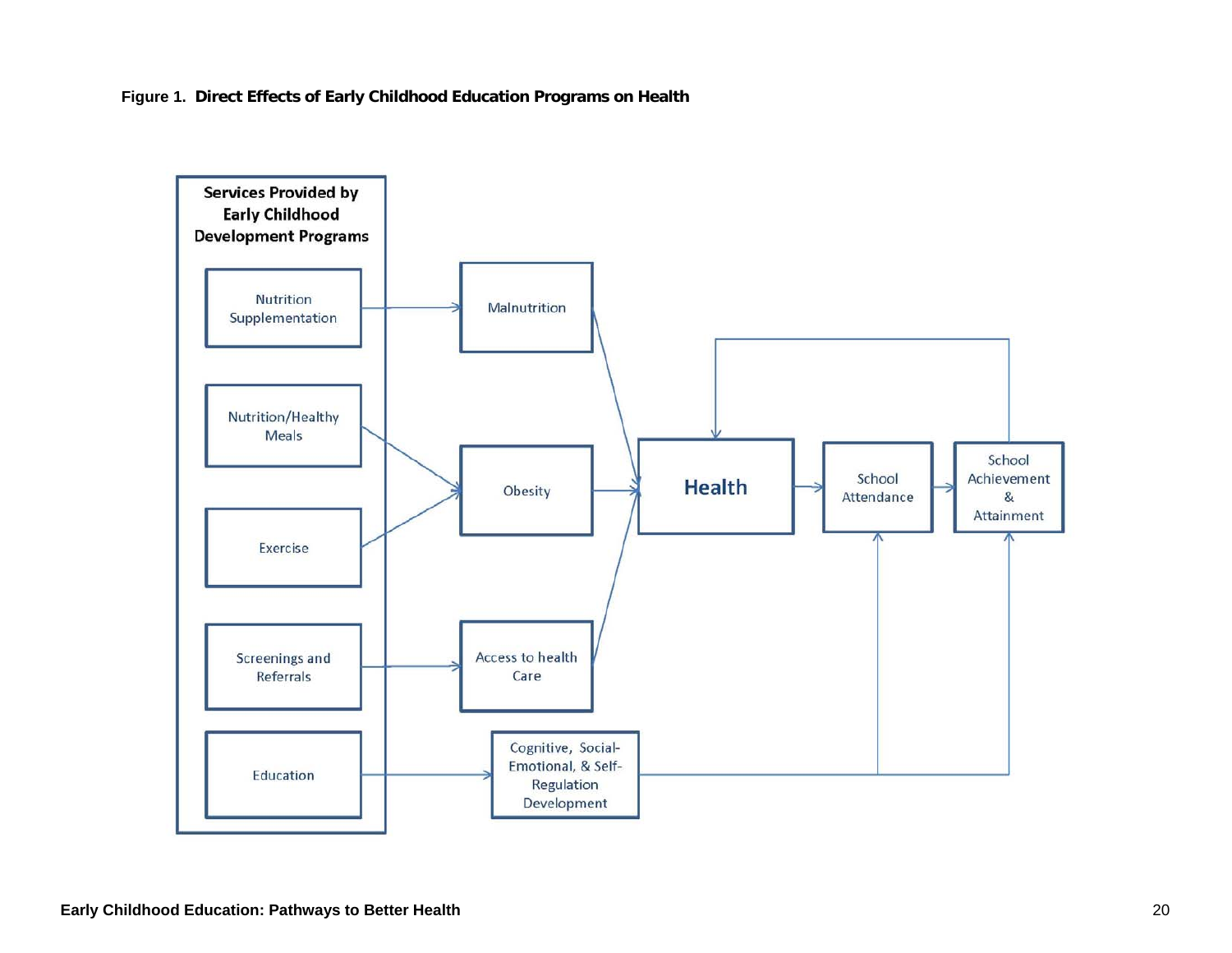**Figure 2. Impacts of Parenting Programs on Children's Health**

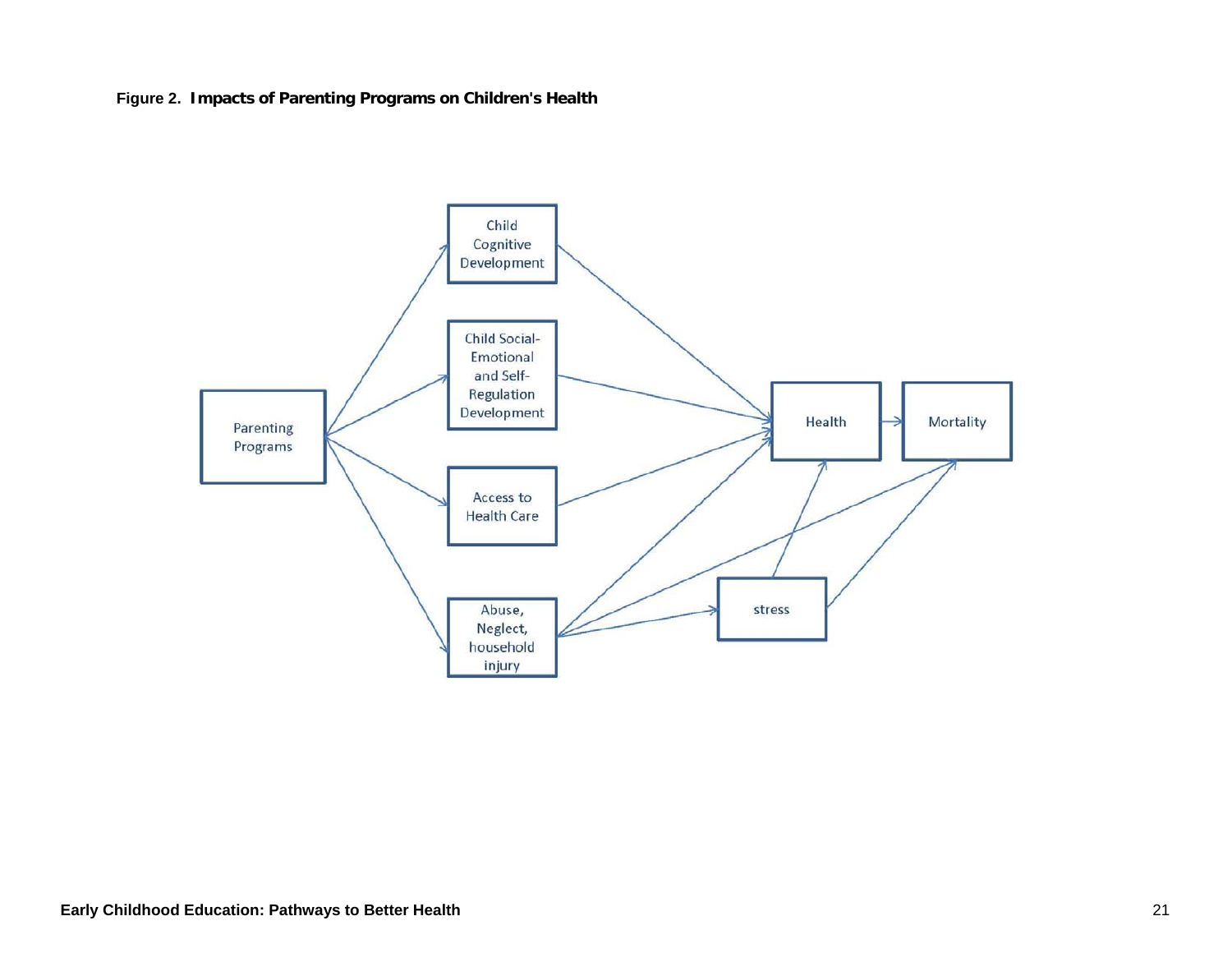**Figure 3. Long-Term Impacts of Early Childhood Education Programs on Health**

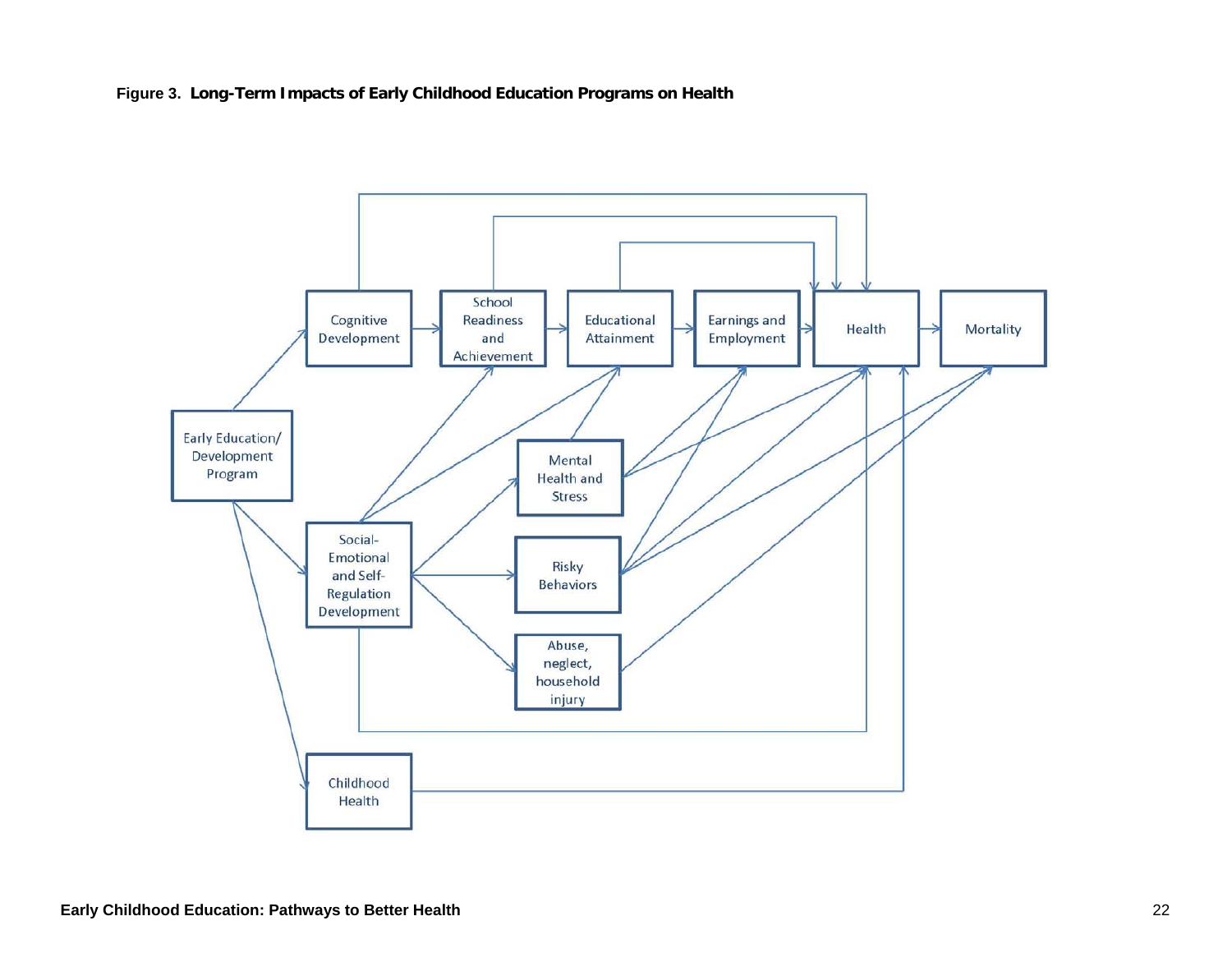## Endnotes

1 Hale, B.A., Seitz, V., & Zigler, E. (1990). Health services and head start: A forgotten formula. *Journal of Applied Developmental Psychology, 11,* 447-458.

2 http://www.cdc.gov/men/lcod/2009/LCODBlackmales2009.pdf.

3 http://www.kaiseredu.org/issue-modules/us-health-care-costs/background-brief.aspx.

4 W. S. Barnett (2011). Four Reasons the United States Should Offer Every Child a Preschool Education. In E.F. Zigler, W.S. Gilliam, & W.S. Barnett (Eds.), *The pre-k debates: Current controversies and issues*. Baltimore: Brookes Publishing.

5 U.S. Department of Health and Human Services, Administration for Children and Families (January 2010). Head Start Impact Study. Final Report. Washington, DC.

6 Farrell, P. & Fuchs, V.R. (1982). Schooling and health: The cigarette connection. *Journal of Health Economics, 1,* 217-230. Kenkel, D., Lillard, D., & Mathios, A. (2006). The roles of high school completion and GED receipt in smoking and obesity. *Journal of Labor Economics, 24*(3), 635-660.

7 Hayman, L.L., & Reineke, P.R. (2003). Preventing coronary heart disease: The implementation of health lifestyle strategies for children and adolescents. *The Journal of Cardiovascular Nursing, 18*(4), 294-301. Stolley, M.R., Fitzgibbon, M.L., Dyer, A., Van Horn, L., KauferChristoffel, K., & Schiffer, L. (2003). Hip-hop to health jr., an obesity prevention program for minority preschool children: Baseline characteristics of participants. *Preventive Medicine, 36,* 320-329.

8 Halfon, N., & Hochstein, M. (2002). Life course health development: An integrated framework for developing health, policy, and research. *The Milbank Quarterly, 80*(3), 433-479.

9 Hayman & Reineke, 2003.

10 http://nces.ed.gov/programs/digest/d12/tables/dt12\_053.asp.

11 http://nces.ed.gov/programs/digest/d11/tables/dt11\_056.asp.

12 http://nces.ed.gov/programs/digest/d11/tables/dt11\_057.asp.

13 Pianta, R. C., Barnett, W. S., Burchinal, M., & Thornburg, K. (2009). The effects of preschool education: What we know, how public policy is or is not aligned with the evidence base, and what we need to know. *Psychological Science in the Public Interest*, *10*(2), 49-88.

14 International Labor Office. (2012). *Right beginnings: Early childhood education and educators*. Geneva: ILO.

<sup>15</sup> OECD (2012). *Education at a Glance 2012: OECD Indicators*. Paris: OECD Publishing. http://dx.doi.org/10.1787/eag-2012 en. International Labor Office, 2012.

16 Bennett, J., & Tayler, C. P. (2006). *Starting strong II: Early childhood education and care*. Paris: OECD. Burger, K. (2010). How does early childhood care and education affect cognitive development? An international review of the effects of early interventions for children from different social backgrounds. *Early Childhood Research Quarterly, 25*, 140-165.

17 Britto, P. R., Yoshikawa, H., & Boller, K. (2011). Quality of Early Childhood Development Programs in Global Contexts. *Social Policy Report*, *25*(2). Walker, S.P., Wachs, T.D., Grantham-McGregor, S., Black, M.M., Nelson, C.A., Huffman, S.L., ... Richter, L. (2011). Inequality in early childhood: risk and protective factors for early child development. *The Lancet*, *378*(9799), 1325-1338.

18 Alkire, S. (2002). Dimensions of human development. World Development, 30(2), 181-205. Alkire, S. (2005). Why the capability approach? *Journal of Human Development, 6*(1), 114-130. Alkire, S., & Chen, L. (2004). Global health and moral values. *The Lancet, 364*(9439), 1069-1074.

19 Dalton, S. (2004). *Our overweight children: What parents, schools, and communities can do to control the fatness epidemic*. Berkley: University of California Press.

20 Center for Disease Control (2007). *Overweight and obesity*. Retrieved March 19, 2007 from http://www.cdc.gov/nccdphp/ dnpa/obesity/.

## **Early Childhood Education: Pathways to Better Health** 23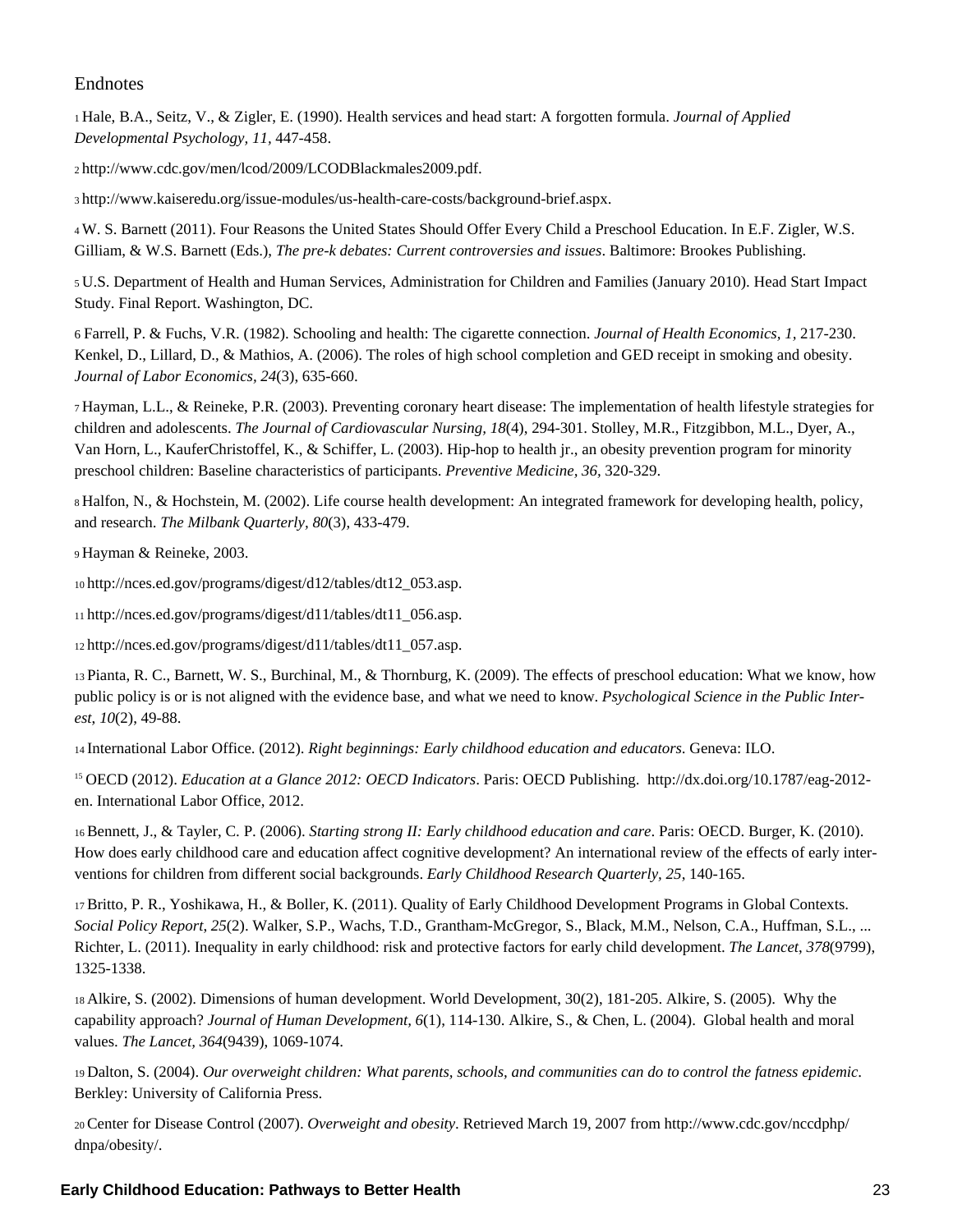21 World Health Organization (May 2012). *Obesity and overweight*. http://www.who.int/mediacentre/factsheets/fs311/en/ index.html

22 http://apps.who.int/gb/archive/pdf\_files/WHA55/ea5514.pdf.

23 Omer, S.B., Salmon, D. A., Orenstein, W. A., deHart, P, M., & Halsey, N. (2009). Vaccine refusal, mandatory immunization, and the risks of vaccine-preventable disease. *The New England Journal of Medicine, 360*, 1981-1988.

24 Bloom, B., & Cohen, R.A. (2007). Summary Health Statistics for U.S. Children: National Health Interview Survey, 2006. National Center for Health Statistics. *Vital Health Statistics 10(234)*. Bloom, B., Dey, A.N., & Freeman, G. (2006). Summary Health Statistics for U.S. Children: National Health Interview Survey, 2005. National Center for Health Statistics. *Vital Health Statistics, 10*(231).

25 Muggah, R. (2012). Researching the urban dilemma: Urbanization, poverty, and violence. International Development Research Center. Access online: http://www.idrc.ca/EN/Programs/Social\_and\_Economic\_Policy/ Governance\_Security\_and\_Justice/Documents/Researching-the-Urban-Dilemma-Baseline-study.pdf.

26 Alexander, R., Baca, L., Fox, J.A, Frantz, M., Glanz, S., Huffman, L.D., … Christeson, W. (2003). *New hope for preventing child abuse and neglect: Proven solutions to save lives and prevent future crimes*. Fight Crime: Invest in Kids. Retrieved from website March 3, 2013 from http://www.fightcrime.org/wpcontent/uploads/sites/default/files/reports/Nat%20CAN%20Report% 202003.pdf.

27 de Walque, D. (2011). Conflicts, epidemics and orphanhood: The impact of extreme events on the health and educational achievements of children. In H. Alderman (Ed.). *No Small Matter: The Impact of Poverty, Shocks, and Human Capital Investments in Early Childhood Development.* The World Bank: Washington, D.C.

28 Muggah, 2012.

29 McCoy, D.C., Raver, C.C., & Sharkey, P. (under review). Child information processing and selective attention following exposure to chronic and acute neighborhood violence.

30 McCloskey, L.A., Figueredo, A.J., & Koss, M. P. (1995). The effects of systemic family violence on children's mental health. *Child Development, 66*(5), 1239-1261. Moylan, C. A., Herrenkohl, T.I., Sousa, C., Tajima, E.A., Herrenkohl, R.C., & Russo, M.J. (2010). The effects of child abuse and exposure to domestic violence on adolescent internalizing and externalizing behavior problems. *Journal of Family Violence, 25*(1), 53-63.

31 Stewart, F. (2003). Conflict and the millennium development goals. *Journal of Human Development, 4*(3), 325-351. Bellamy, C. (2004). *State of the world's children 2005: Childhood under threat*. New York: Unicef. Accessed online: http:// www.unicef.org/publications/files/SOWC\_2005\_(English).pdf. de Walque, 2011.

32 de Walque, 2011.

33 de Walque, 2011.

34 Blair, C., & Raver, C. C. (2012). Child development in the context of adversity: Experiential canalization of brain and behavior. *American Psychologist, 67*(4), 309-318.

35 Blair, C., Raver, C.C., Granger, D., Mills-Koonce, R., Hibel, L., and The Family Life Project Key Investigators. (2011). Allostasis and allostatic load in the context of poverty in early childhood. *Development and Psychopathology, 23*, 845-857. Hertzman, C., & Boyce, T. (2010). How experience gets under the skin to create gradients in developmental health. *Annual Review of Public Health, 31*, 329-347. Shonkoff, J.P., Boyce, W.T., & McEwen, B.S. (2009). Neuroscience, molecular biology, and the childhood roots of health disparities: Building a new framework for health promotion and disease prevention. *Journal of the American Medical Association, 301*(21), 2252-2259.

36 Shonkoff, Boyce & McEwen, 2009.

37 Dawson, G., Ashman, S.B., & Carver, L.J. (2000). The role of early experiences in shaping behavioral and brain development and its implications for social policy. *Development and Psychopathology, 12*(4), 695-712. Gunnar, M.R., Frenn, K., Wewerka, S.S., Van Ryzin, M.J. (2009). Moderate versus severe early life stress: Associations with stress reactivity and regulation in 10-12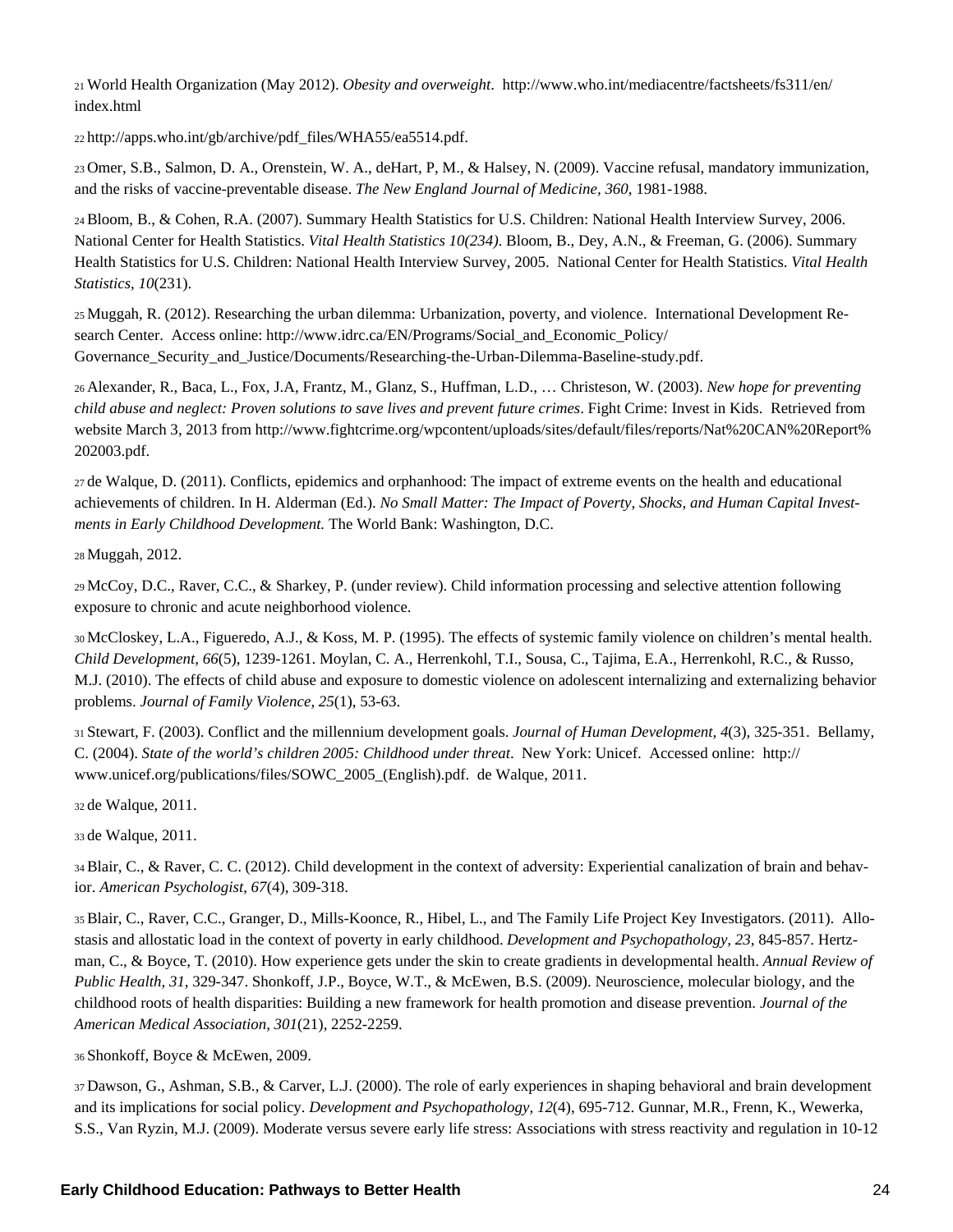-year-old children. *Psychoneuroendocrinology, 34*, 62-75. Thompson, R.A., & Nelson, C.A. (2001). Developmental science and the media. *American psychologist, 56*(1), 5-15.

38 American Academy of Pediatrics Policy Statement (2005). Quality early education and child care from birth to kindergarten. *Pediatrics, 115*(1), 187-191, p. 187.

39 Spernak, S.M., Schottenbauer, M.A., Ramey, S.L., & Ramey, C.T. (2006). Child health and academic achievement among former head start children. *Children and Youth Services Review, 28,* 1251-1261.

40 Anderson, L.M., Shinn, C., Fullilove, M.T., Scrimshaw, S., Fielding, J.E., Normand, J., Carande-Kulis, V.G., et al. (2003). The effectiveness of early childhood development programs: A systematic review. *American Journal of Preventive Medicine, 24* (3S), 32-46. Abbott-Shim, M., Lambert, R., & McCarty, F. (2003). A comparison of school readiness outcomes for children randomly assigned to a Head Start program and the program' wait list. *Journal of Education for Students Placed at Risk, 8*(2), 191- 214. Hale, Seitz & Zigler, 1990. Ross, C.E., & Wu, C. (1995). The links between education and health. *American Sociological Review, 60*(5), 719-745. Ross, C.E., & Wu, C. (1996). Education, age, and the cumulative advantage in health. *Journal of Health and Social Behavior, 37*(1), 104-120. Strauss, J., & Thomas, D. (1998). Health, nutrition, and economic development. *Journal of Economic Literature, 36,* 766-817.

41 Ball, T.M., Castro-Rodriguez, J.A., Griffith, K.A., Holberg, C.J., Martinez, F.D., & Wright, A.L. (2000). Siblings, day-care attendance, and the risk of asthma and wheezing during childhood. *The New England Journal of Medicine,343,* 538-543. Celedón, J.C., Wright, R.J., Litonjua, A.A., Sredl, D., Ryan, L., Weiss, S.T., Gold, D.R. (2003). Day care attendance in early life, maternal history of asthma, and asthma at the age of 6 years. *American Journal of Respiratory Critical Care Medicine, 167*, 1239-1243. Haby, M.M., Marks, G.B., Peat, J.K., & Leeder, S.R. (2000). Daycare attendance before the age of two protects against atopy in preschool age children. *Pediatric Pulmonology, 30,* 377-384. Hagerhed-Engman, L., Bornehag, C.G., Sundell, J., & Aberg, N. (2006). Day-care attendance and increase risk for respiratory and allergic symptoms in preschool age. *Allergy, 61,* 447-453. Infante-Rivard, C., Amre, D., Gautrin, D., & Malo, J.L. (2001). Family size, day-care attendance, and breastfeeding in relation to the incidence of childhood asthma. *American Journal of Epidemiology, 153*(7), 653-658. Krämer, U., Heinrich, J., Wjst, M., & Wichman, H.E. (1999). Age of entry to day nursery and allergy in later childhood. *The Lancet, 353,* 450-454. Nafstad, P., Brunekreef, B., Skrondal, A., & Nystad, W. (2005). Early respiratory infections, asthma and allergy: 10-year followup of the Oslo birth cohort. *Pediatrics, 116*(2), e255-e262.

42 Ackerman, S.J., Duff, S.B., Dennehy, P.H., Mafilios, M.S., & Krilov, L.R. (2001). Economic impact of an infection control education program in a specialized preschool setting. *Pediatrics, 108*(6). Kotch, J.B., Weigle, K.A., Weber, D.J., Clifford, R.M., Harms, T.O., Loda, F.A., ... Faircloth, A.H. (1994). Evaluation of an hygienic intervention in child day-care centers. *Pediatrics, 94,* 991-994.

43 Hale, Seitz & Zigler, 1990.

44 U.S. Department of Health and Human Services, Administration for Children and Families, January 2010.

45 Currie, J. & Thomas, D. (1995). Does Head Start make a difference? *The American Economic Review, 85*(3), 341-364.

46 Love, J.M., Kisker, E.E., Ross, C., Raikes, H., Constantine, J., Boller, K. et al., (2005). The effectiveness of early head start for 3-year-old children and their parents: Lessons for policy and programs. *Developmental Psychology, 41*(6), 885-901.

47 Kroop, N., Kotch, J., Harris, S., & the UNC-FPG Smart Start Evaluation Team. *The Effect of Smart Start Health Interventions on Children's Health and Access to Care.* The University of North Carolina at Chapel Hill, 2001.

48 Casey, P.H., Bradley, R.H., Whiteside-Mansell, L., Barrett, K., Gossett, J.M., & Simpson, P.M. (2009). Effect of early intervention on 8-year growth status of low-birth-weight preterm infants. *Archives of Pediatrics and Adolescent Medicine, 163*(11), 1046-1053.

49 D'Onise, K., Lynch, J.W., Sawyer, M.G., McDermott, R.A. (2010). Can preschool improve child health outcomes? A systematic review. *Social Science & Medicine, 70*(9), 1423-40.

50 Belfield, C.R., Kelly, I.R. (in press). Early education and health outcomes of a 2001 U.S. Birth Cohort. *Economics & Human Biology*. http://dx.doi.org/10.1016/j.ehb.2012.05.001.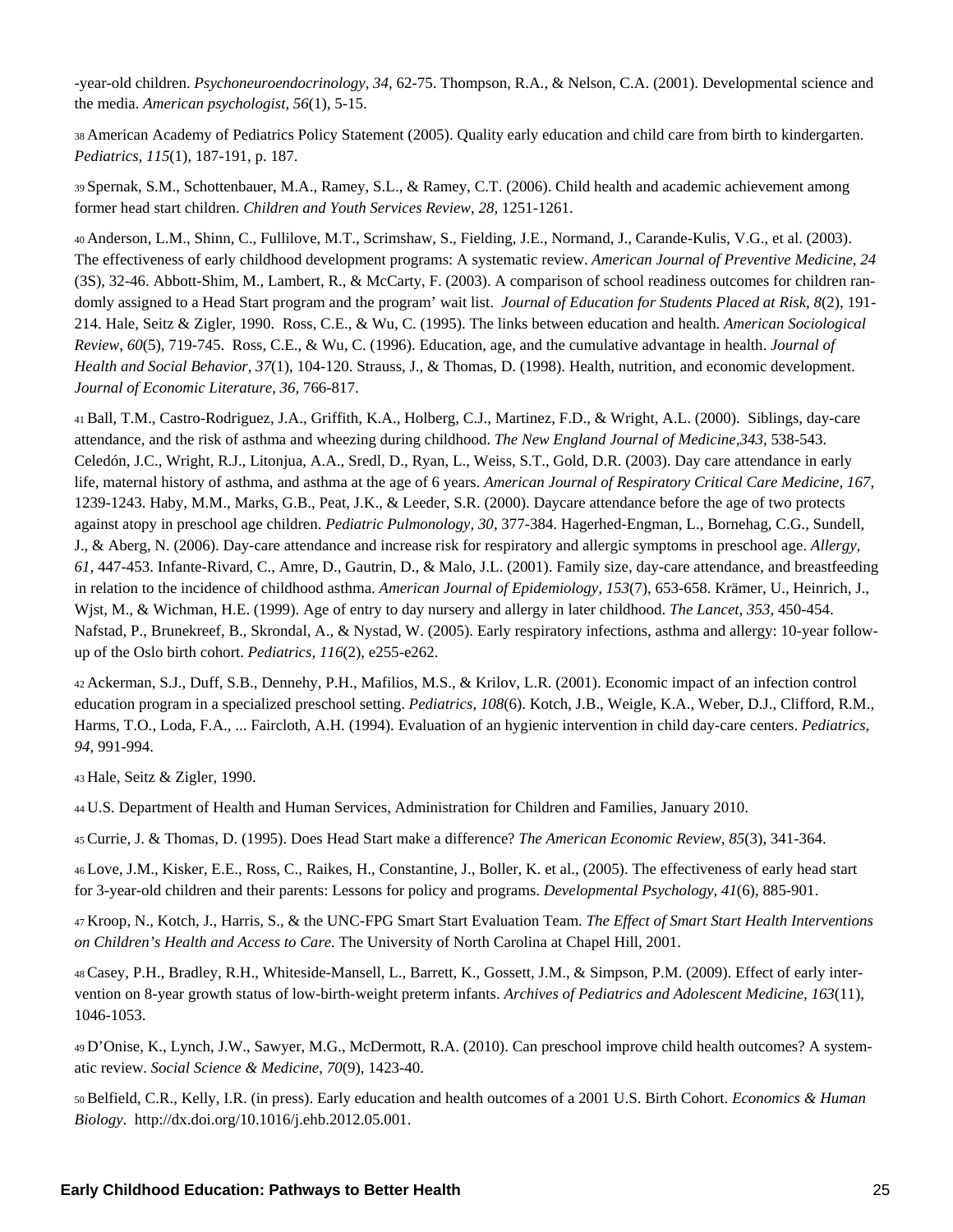51 Williams, C.L., Squillance, M.M., Bollella, M.C., Brotanek, J., Campanaro, L., D'Agostino, C., et al. (1998). Healthy Start: A comprehensive health education program for preschool children. *Preventive Medicine, 27,* 216-223. P 216. Williams, C.L., Strobino, B.A., Bollella, M. & Brotanek, J. (2004). Cardiovascular risk reduction in preschool children: The "Healthy Start" project. *Journal of the American College of Nutrition, 23*(2), 117-123. Hayman & Reineke 2003. Williams, C.L., Bollella, M.C., Strobino, B.A., Spark, A., Nicklas, T.A., Tolosi, L.B., & Pittman, B.P. (2002). "Healthy-Start": Outcome of an intervention to promote a heart healthy diet in preschool children. *Journal of the American College of Nutrition, 21*(1), 62-71.

52 Fitzgibbon, M.L., Stolley, M.R., Dyer, A.R., VanHorn, L., & KauferChristoffel, K. (2002). A community-based obesity prevention program for minority children: Rationale and study design for hip-hop to health Jr. *Preventive Medicine, 34,* 289- 297. Fitzgibbon, M.L., Stolley, M.R., Schiffer, L., Van Horn, L., KauferChristoffel, K., & Dyer, A. (2005). Two-year follow-up results for hip-hop to health jr: A randomized controlled trial for overweight prevention in preschool minority children. *The Journal of Pediatrics, 146,* 618-625. Stolley, Fitzgibbon, Dyer, Van Horn, KauferChristoffel & Schiffer, 2003.

53 Williams, Squillance, Bollella, Brotanek, Campanaro, D'Agostino, et al., 1998. Williams, Strobino, Bollella & Brotanek, 2004. Hayman & Reineke, 2003. Williams, Bollella, Strobino, Spark, Nicklas, Tolosi & Pittman, 2002.

54 Barnett, W.S., & Brown, K.C. (2000). *Dental health policy analysis series: Issues in children's access to dental care under Medicaid*. American Dental Association: Chicago.

55 Abbott-Shim, Lambert & McCarty, 2003. Hale, Seitz & Zigler, 1990.

56 Barnett & Brown, 2000.

57 Barnett, W.S., Tarr, J., & Frede, E. (1999). *Early childhood education needs in low-income communities.* New Brunswick, NJ: Center for Early Education at Rutgers.

58 Tang, J.M.W., Altman, D.S., Robertson, D.C., O'Sullivan, D.M., Douglas, J.M., & Tinanoff, N. (1997). Dental caries prevalence and treatment levels in Arizona preschool children. *Public Health Reports, 112,* 319-329.

59 U.S. Department of Health and Human Services, Administration for Children and Families, January 2010.

60 Alexander, Baca, Fox, Frantz, Glanz, Huffman, et al., 2003. Gomby, D.S., Culross, P.L., & Behrman, R.E. (1999). Home visiting: Recent program evaluations – analysis and recommendations. *The Future of Children, 9*(1), 4-26.

61 Alexander, Baca, Fox, Frantz, Glanz, Huffman, et al., 2003.

62 Olds, D.L., Henderson, C.R., Kitzman, H.J., Eckenrode, J.J., Cole, R.E., & Tatelbaum, R.C. (1999). Prenatal and infancy home visitation by nurses: Recent findings. *The Future of Children, 9*(1), 44-65.

63 Olds, D., Eckenrode, J., Henderson, C.R., Kitzman, H., Powers, J., Cole, R. et al. (1997). Long-term effects of home visitation on maternal life course and child abuse and neglect: Fifteen-year follow-up of a randomized trial. *Journal of the American Medical Association, 278*(8), 637-643.

64 Howard, K.S., & Brooks-Gunn, J. (2009). The role of home-visiting programs in preventing child abuse and neglect. *The Future of Children, 19*(2), 119-146.

65 Daro, D.A., & Harding, K.A. (1999). Health families America: Using research to enhance practice. *The Future of Children, 9* (1), 152-176. Howard & Brooks-Gunn, 2009.

66 Reynolds, A.J., & Robertson, D.L. (2003). School-based early intervention and later child maltreatment in the Chicago longitudinal study. *Child Development, 74*(1), 3-26.

67 Reynolds, A.J., Temple, J.A., Ou, S.R., Robertson, D.L., Mersky, J.P., Topitzes, J.W., & Niles, M.D. (2006). *Effects of a school-based, early childhood intervention on adult health and well being: A 20-year follow up of low-income families*. Early Childhood Research Collaborative Paper Series.

68 Reynolds, A.J., Temple, J.A., Robertson, D.L., & Mann, E.A. (2001). Long-term effects of an early childhood intervention on educational achievement and juvenile arrest: A 15-year follow-up of low-income children in public schools. *Journal of the American Medical Association, 285*(18), 2339-2346.

69 Love, Kisker, Ross, Raikes, Constantine, Boller, et al., 2005.

#### **Early Childhood Education: Pathways to Better Health** 26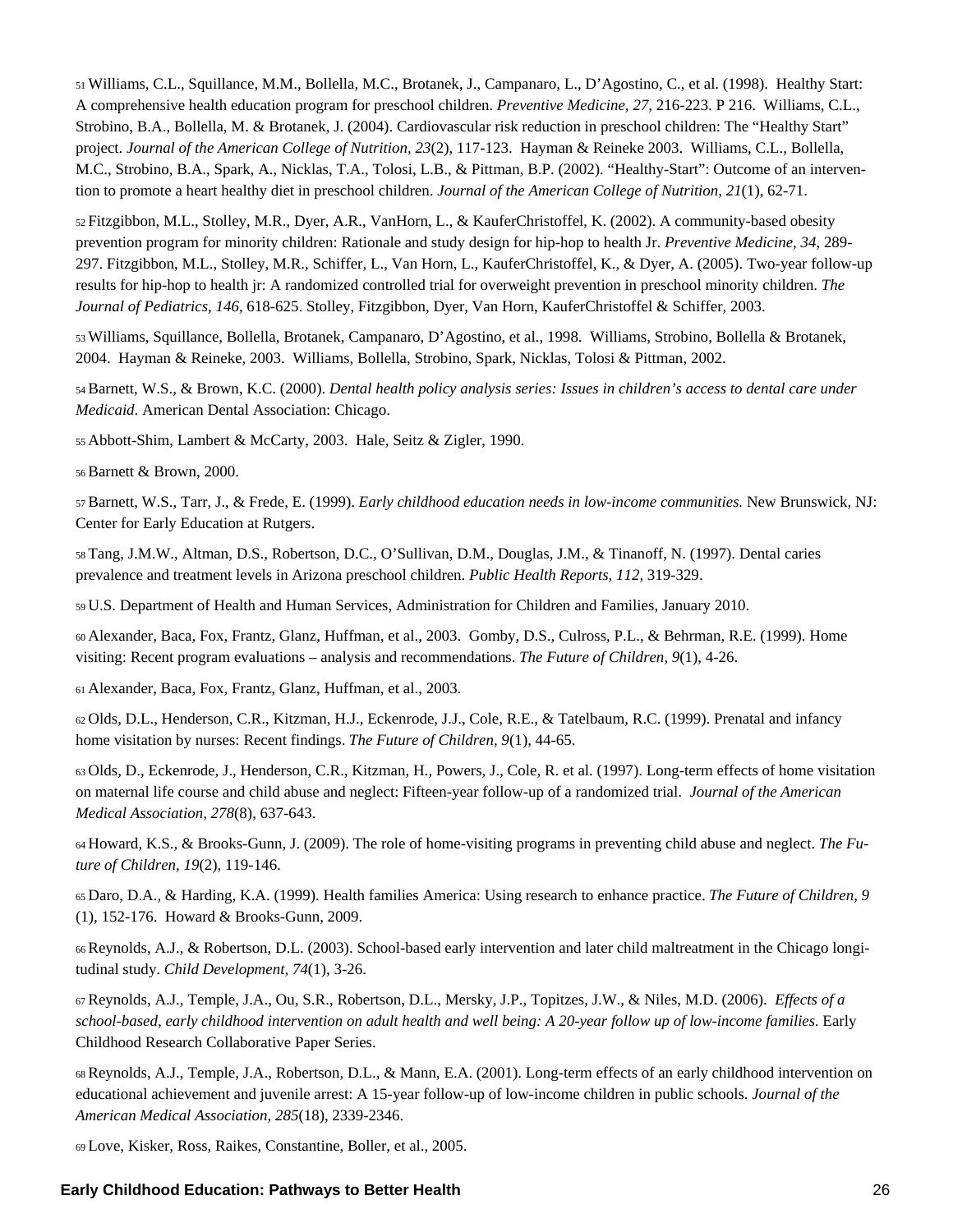70 Bradley, R.H., Whiteside, L., Mundfrom, D.J., Casey, P.H., Caldwell, B.M., & Barrett, K. (1994). Impact of the infant health and development program (IHDP) on the Home Environments of infants born prematurely and with low birthweight. *Journal of Educational Psychology, 86*(4), 531-541. The Infant Health and Development Program. (1990). Enhancing the outcomes of lowbirth-weight, premature infants: A multisite, randomized trial. *Journal of the American Medical Association, 263,* 3035–3042.

71 http://www.acf.hhs.gov/sites/default/files/opre/early\_head\_start\_university\_partnership\_grants\_buffering\_children.pdf.

72 Nores, M. & Barnett, W.S., (2010). Benefits of early childhood interventions across the world: (Under) Investing in the very young. *Economics of Education Review 29,* 271 – 282.

73 Fernald, L.C.H., Gertler, P.J., & Neufeld, L.M. (2008). Role of cash in conditional cash transfer programmes for child health, growth, and development: an analysis of Mexico's *Oportunidades. The Lancet, 371*, 828-837.

74 Behrman, J.R., & Hoddinott, J. (2005). Programme evaluation with unobserved heterogeneity and selective implementation: The Mexican PROGRESA impact on child nutrition. *Oxford Bulletin of Economics and Statistics, 67*(4), 547-569. Buddelmeyer, H., & Skoufias, E. (2003). *An Evaluation of the Performance of Regression Discontinuity Design on PROGRESA.* Discussion Paper, Bonn, Germany: The Institute for the Study of Labor. Fernald, Gertler & Neufeld, 2008. Huerta, M. (2006). Child health in rural Mexico: Has PROGRESA reduced children's morbidity risks? *Social Policy and Administration, 40*(6), 652-677. Rivera, J.A., Sotres-Alvarez, D., Habicht, J.P., Shamah, T., & Villalpando, S. (2004). Impact of the Mexican program for education, health, and nutrition (PROGRESA) on rates of growth and anemia in infants and young children. *Journal of the American Medical Association, 291*(21), 2563-2570.

75 Perez-Escamilla, R. & Pollitt, E. (1995). Growth improvements in children above 3 years of age: The Cali study. *Journal of Nutrition, 125,* 885-893.

76 Gardner, J.M., Powell, C.A., Baker-Henningham, H., Walker, S.P., Cole, T.J., & Grantham-McGregor, S.M. (2005). Zinc supplementation and psychosocial stimulation: effects on the development of undernourished Jamaican children. *The American Journal of Clinical Nutrition, 82,* 399-405.

77 Watanabe, K., Flores, R., Fujiwara, J., & Tran, L.T.H. (2005). Early childhood development interventions and cognitive development of young children in rural Vietnam. *The Journal of Nutrition, 135,* 1918-1925.

<sup>78</sup> Campbell, F.A., Ramey, C.T., Pungello, E., Sparling, J., & Miller-Johnson, S. (2002). Early education: Young adult outcomes from the Abecedarian project. *Applied Developmental Science, 6*(1), 42-57. Cutler, D.M., & Lleras-Muney, A. (2006). *Education and health: Evaluating theories and evidence.* Working Paper. Cambridge, MA: National Bureau of Economic Research. Goldman, D., & Lakdawalla, D. (2001). *Understanding health disparities across education groups.* Working Paper 8328*.* Cambridge, MA: National Bureau of Economic Research. Kenkel, Lillard & Mathios, 2006. Reynolds, Temple, Ou, Robertson, Mersky, Topitzes & Niles, 2006. Schweinhart, L.J., Montie, J., Xiang, Z., Barnett, W.S., Belfield, C.R., & Nores, M. (2005). Lifetime Effects: The High/Scope Perry Preschool Study Through Age 40. Monographs of the High/Scope Educational Research Foundation Number One. Michigan: High/Scope Press.

<sup>79</sup> Campbell, Ramey, Pungello, Sparling & Miller-Johnson, 2002.

80 Barnett, W.S.(1993). Benefit-cost analysis of preschool education: Findings from a 25-year-follow-up. *American Journal of Orthopsychiatry, 63*(4), 500-508. Barnett, W.S., & Masse, L.N. (2007). Comparative benefit-cost analysis of the Abecedarian program and its policy implications. *Economics of Education Review. 26*, 113-125. Reynolds, A.J., Temple, J.A., White, B.A.B., Ou, S.R., & Robertson, D.L. (2011). Age 26 cost-benefit analysis of the Child-Parent Center Early Education Program. *Child Development, 82*(1), 379-404. Schweinhart, L.L, Barnes, H.V., Weikart, D.P., Barnett, W.S., & Epstein, A.S. (1993). Significant benefits: The High/Scope Perry Preschool Study through Age 27. (Monographs of the High/Scope Educational Research Foundation, 10). Ypsilanti, MI: High/Scope Press.

81 Cutler & Lleras-Muney, 2006. Cutler, M.D., & Lleras-Muney, A. (2012). Education and health: Insights from international comparisons. NBER Working Paper. Cambridge, MA. Cutler, D.M., Meara, E.R., & Richards, S. (2008). The gap gets bigger: Changes in mortality and life expectancy by education, 1981-2000. *Health Affairs, 27*(2), 350-360. Kenkel, D.S. (1991). Health behavior, health knowledge, and school. *Journal of Political Economy, 99*(2), 287-305. Lleras-Muney, A. (2005). The relationship between education and adult mortality in the United States. *Review of Economic Studies, 72*, 189-221.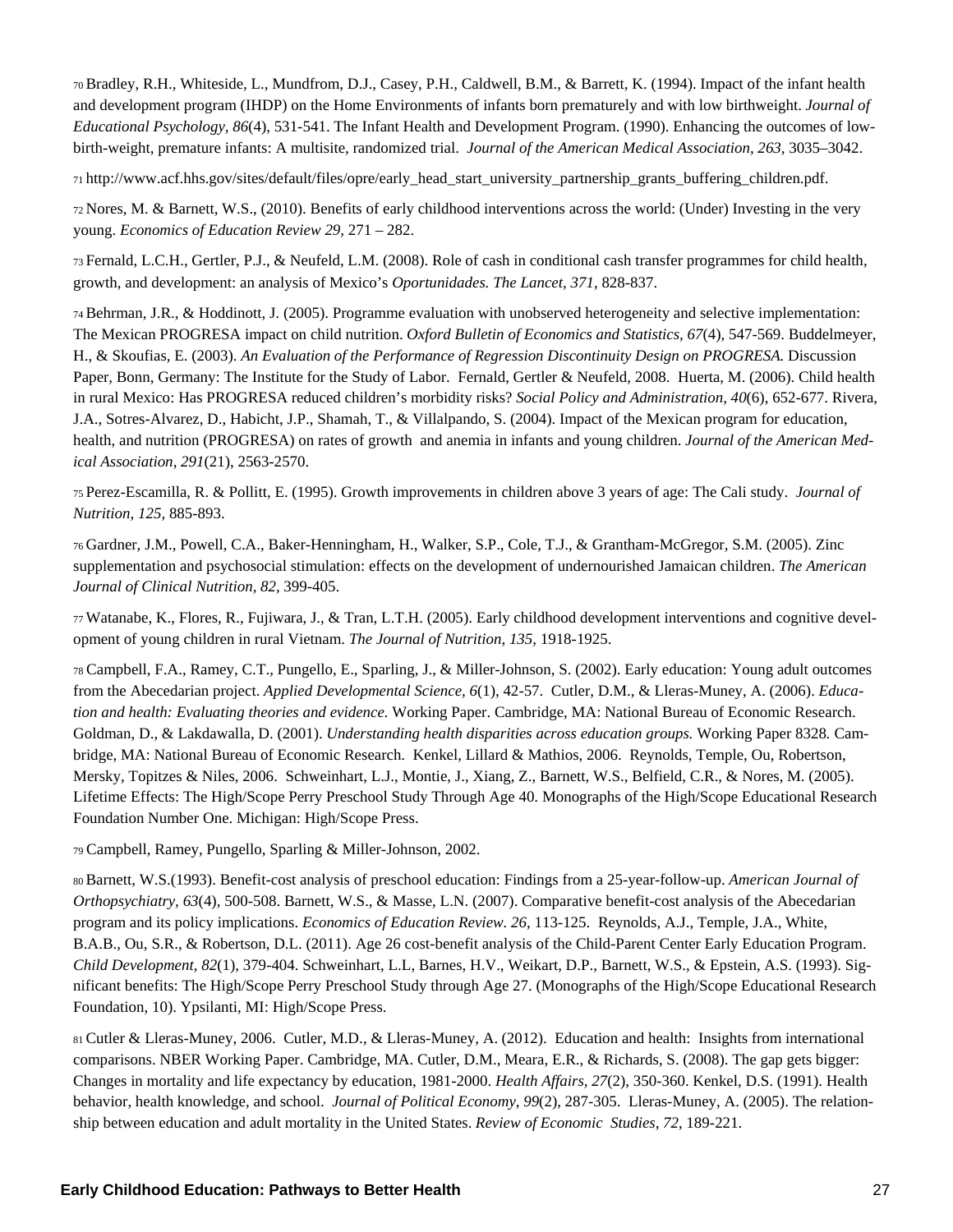<sup>82</sup> Schultz, T.W. (1961). Investment in Human Capital. *The American Economic Review, 51*(1), 1-17. Weisbrod, B.A. (1962). Education and investment in human capital. *Journal of Political Economy, 70*(5), 106-123.

<sup>83</sup> Strauss & Thomas, 1998.

<sup>84</sup> Abbott-Shim, Lambert & McCarty, 2003. Barnett & Brown, 2000. Hale, Seitz & Zigler, 1990.

85 Mossberg, H.O. (1989). 40-year follow-up of overweight children. *The Lancet, 2,* 491-493. Nieto, F.J., Szklo, M., & Comstock, G.W. (1992). Childhood weight and growth rate as predictors of adult mortality. *American Journal of Epidemiology, 136* (2), 201-213.

<sup>86</sup> Campbell, Ramey, Pungello, Sparling & Miller-Johnson, 2002. Reynolds, Temple, Ou, Robertson, Mersky, Topitzes & Niles, 2006. Strauss & Thomas, 1998.

87 Campbell, F.A., Pungello, E.P., Miller-Johnson, S., Burchinal, M., & Ramey, C.T. (2001). The development of cognitive and academic abilities: Growth curves from an early childhood educational experiment. *Developmental Psychology, 37(*2), 231-242. Frede, E., Jung, K., Barnett, W. S., & Lamy, C. E., & Figueras, A. (2007). *The Abbott preschool program longitudinal effects study*. New Brunswick, NJ: National Institute for Early Education Research, Rutgers University. Accessed Online: http:// nieer.org/resources/research/APPLES.pdf. Gormley, W.T., Gayer, T., Phillips, D., & Dawson, B. (2005). The effects of universal pre-K on Cognitive Development. *Developmental Psychology, 41*(6), 872-884. Hustedt, J.T., Barnett, W.S., Jung, K., & Friedman, A.H. (2010). *The New Mexico PreK evaluation: Impacts from the fourth year (2008-2009) of New Mexico's statefunded preK program.* New Brunswick, NJ: National Institute for Early Education Research, Rutgers University. Magnuson, K. A., & Waldfogel, J. (2005). Early childhood care and education: Effects on ethnic and racial gaps in school readiness. *Future of Children, 15*(1), 169-196. Nores & Barnett, 2010. Schweinhart, L. J., & Weikart, D. P. (1981). Effects of the Perry Preschool Program on youths through age 15. *Journal of the Division for Early Childhood.* Reston, VA: Council for Exceptional Children.

88 Cutler & Lleras-Muney, 2006.

<sup>89</sup> Anderson, K., Foster, J., & Frisvold, D. (2008). *Investing in health: The long-term impact of Head Start.* Accessed online: http://www.aeaweb.org/assa/2005/0107\_0800\_1205.pdf. Chevalier, A., & Feinstein, L., (2006). *Sheepsking or Prozac: The Causal Effect of Education on Mental Health.* London, England: Centre for the Economics of Education. de Walque, D. (2004). *Education, information, and smoking decisions: Evidence from smoking histories, 1940-2000.* World Bank Policy Research Working Paper 3362. Kenkel, 1991.

90 Goldman & Lakdawalla, 2001.

<sup>91</sup> de Walque, 2004. Kenkel, 1991.

<sup>92</sup> Cutler & Lleras-Muney, 2006. Evans, W.N., & Montgomery, E. (1994). *Education and health: Where there's smoke there's an instrument.* Working Paper. Cambridge, MA: National Bureau of Economic Research. Goldman & Lakdawalla, 2001. Rosen, L., Manor, O., Engelhard, D., Brody, D., Rosen, B, Peleg, H., ... Zucker, D. (2006). Can a handwashing intervention make a difference? Results from a randomized controlled trial in Jerusalem preschools. *Preventive Medicine, 42*, 27-32.

93 Blair, C., Berry, D.J., Friedman, A.H. (2012). The development of self-regulation in infancy and early childhood: An organizing framework for the design and evaluation of early care and education programs for children in poverty. In S.L. Odom, E. Pungello, N. Gardner-Neblett (Eds.), *Re-visioning the beginning: The implications of developmental and health science for infant/toddler care and poverty.* Guilford Press.

94 Love, Kisker, Ross, Raikes, Constantine, Boller, et al., 2005.

95 U.S. Department of Health and Human Services, Administration for Children and Families (June 2005). Head Start Impact Study: First Year Findings. Washington, DC.

96 Nores & Barnett, 2010.

97 McCartney, K., Burchinal, M., Clarke-Stewart, A., Bub, K. L., Owen, M. T., Belsky, J., & the NICHD Early Child Care Research Network. (2010). Testing a series of causal propositions relating time in child care to children's externalizing behavior. *Developmental Psychology, 46*(1), 1-17.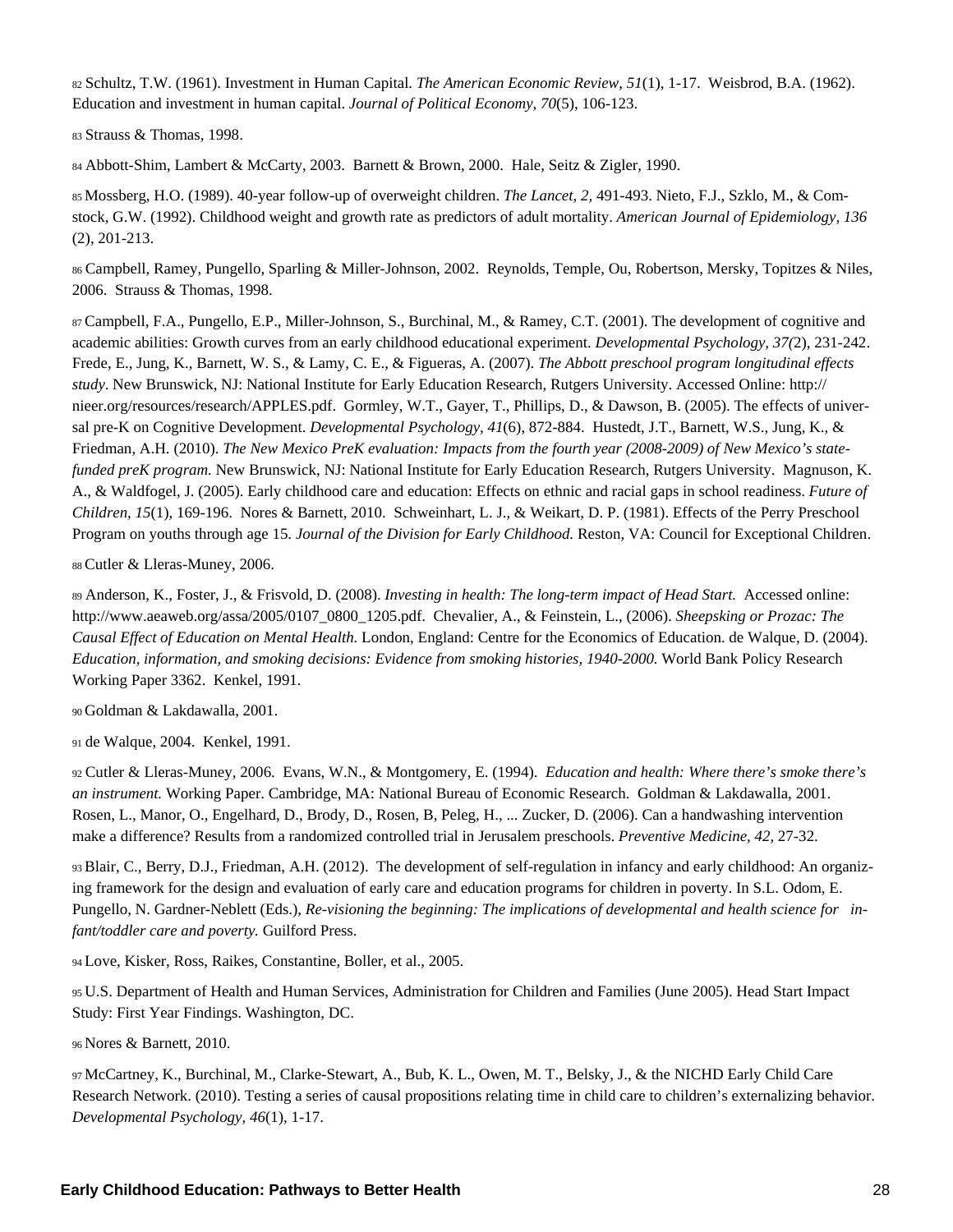98 Diamond, A., Barnett, W.S., Thomas, J., & Munro, S. (2007). Preschool program improves cognitive control, *Science, 318*, 1387-1388.

99 Raver, C. C., Jones, S. M., Li-Grining, C. P., Zhai, F., Metzger, M. W., & Solomon, B. (2009). Targeting children's behavior problems in preschool classrooms: A cluster-randomized controlled trial. *Journal of Consulting and Clinical Psychology, 77,*  302-316.

100 Raver, C. C. , Jones, S. M., Li-Grining, C. P., Zhai, F., Bub, K, & Pressler, E. (2011). CSRP's impact on low-income preschoolers' pre-academic skills: Self-regulation and teacher-student relationships as two mediating mechanisms. *Child Development, 82*(1), 362–378.

101 Moffitt, T.E., Arseneault, L, Belsky, D., Dickson, N., Hancox, R.J., Harrington, H., … Caspi, A. (2011). A gradient of childhood self-control predicts health, wealth, and public safety. *Proceedings of the National Academy of Sciences, USA, 108*, 2693- 2698.

102 de Walque, 2004. Kenkel, 1991.

103 Reynolds, Temple, Ou, Robertson, Mersky, Topitzes & Niles, 2006. Topitzes, J., Godes, O., Mersky, J.P., Ceglarek, S., & Reynolds, A.J. (2009). Educational success and adult health: Findings from the Chicago Longitudinal Study. *Prevention Science, 10*, 175-195.

104 Schweinhart, Montie, Xiang, Barnett, Belfield & Nores, 2005.

105 de Walque, 2004. Kenkel, Lillard & Mathios, 2006. Sander, W. (1995). Schooling and quitting smoking. *The Review of Economics and Statistics, 77*(1), 191-199.

106 Anderson, Foster, & Frisvold, 2008.

107 Reynolds, A.J., Temple, J.A., Ou, S.R., Robertson, D.L., Mersky, J.P., Topitzes, J.W., & Niles, M.D. (2007). Effects of a school-based, early childhood intervention on adult health and well-being: A 19-year follow-up of low-income families. *Archives of Pediatrics and Adolescent Medicine, 161*(8), 730-739.

108 Schweinhart, Montie, Xiang, Barnett, Belfield & Nores, 2005.

109 Campbell, Ramey, Pungello, Sparling & Miller-Johnson, 2002.

110 Cutler & Lleras-Muney, 2006.

111 Schultz, 1961. Weisbrod, 1962.

112 Schweinhart, Montie, Xiang, Barnett, Belfield & Nores, 2005.

113 Campbell, Ramey, Pungello, Sparling & Miller-Johnson, 2002.

114 McLaughlin, A.E., Campbell, F.A., Pungello, E.P., & Skinner, M. (2007). Depressive symptoms in young adults: The influence of the early home environment and early educational child care. *Child Development, 78*(3), 746-756.

115 Reynolds, Temple, Ou, Robertson, Mersky, Topitzes & Niles, 2006.

<sup>116</sup> Topitzes, Godes, Mersky, Ceglarek & Reynolds, 2009.

117 Raine, A., Mellingen, K., Liu, J., Venables, P., Mednick, S.A. (2003). Effects of environmental enrichment at ages 3-5 years on schizotypal personality and antisocial behavior at ages 17 and 23 years. *American Journal of Psychiatry, 160,* 1627-1635.

118 Hertzman, C. & Wiens, M. (1996). Child development and long-term outcomes: A population health perspective and summary of successful interventions. *Social Science and Medicine, 43*(7), 1083-1095.

119 Knudsen, E.I., Heckman, J.J., Camern, J.L., & Shonkoff, J.P. (2006). Economic, neurobiological, and behavioral perspectives on building America's future workforce. *Proceedings of the National Academy of Sciences, 103*(27), 10155-10162.

120 Hertzman & Wiens, 1996.

121 Knudsen, Heckman, Camern & Shonkoff, 2006.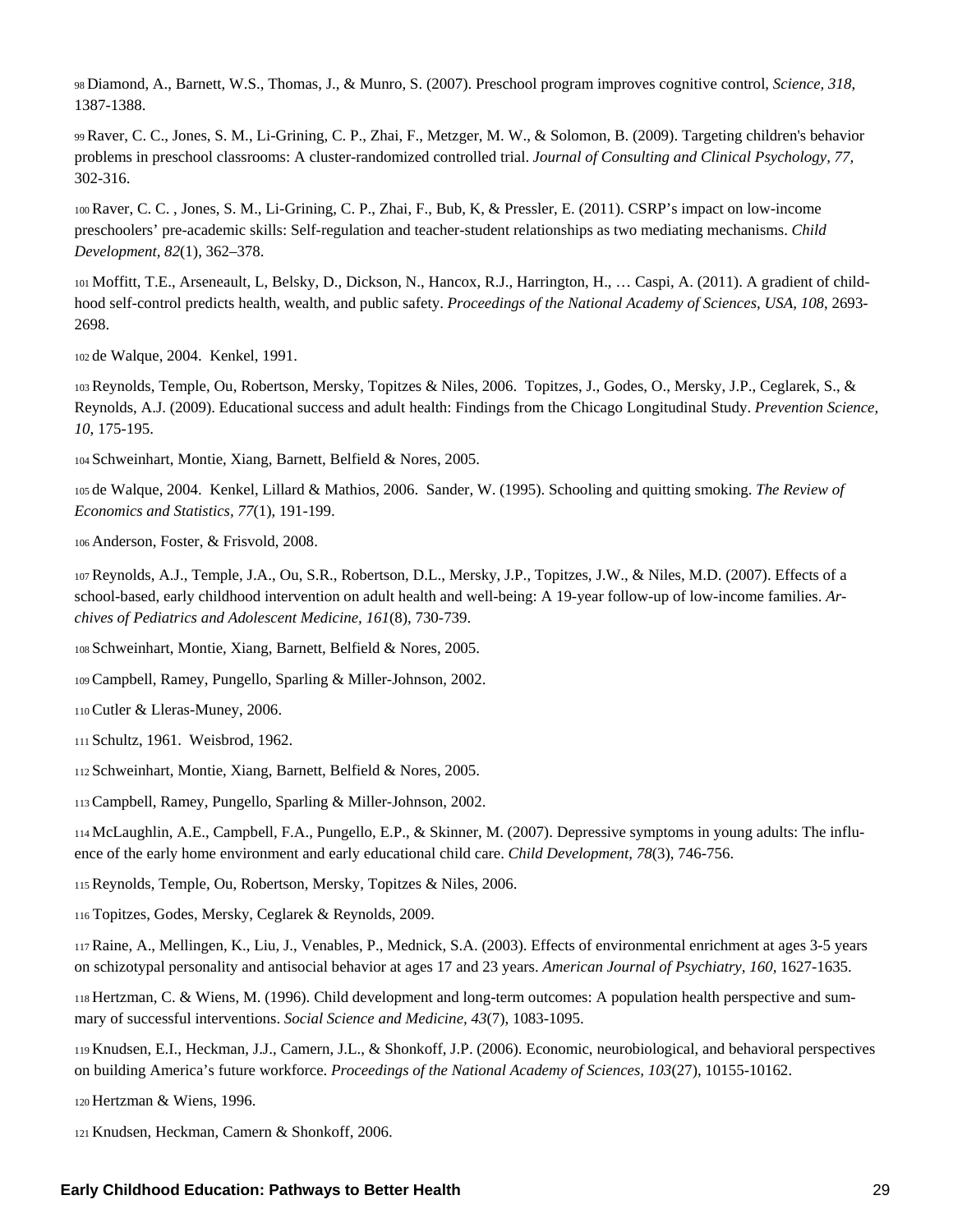122 Woolf, S.H., Husten, C.G., Lewin, L.S., Marks, J.S., Fielding, J.E., & Sanchez, E.J. (2009). *The economic argument for disease prevention: Distinguishing between value and savings*. Partnership for Prevention. Accessed online: http:// www.prevent.org/data/files/initiatives/economicargumentfordiseaseprevention.pdf.

123 http://nces.ed.gov/programs/digest/d11/tables/dt11\_056.asp.

http://nces.ed.gov/programs/digest/d11/tables/dt11\_057.asp.

124 Barnett, W.S., Carolan, M.E., Fitzgerald, J., & Squires, J.H. (2012). *The state of preschool 2012: State preschool yearbook.*  New Brunswick, NJ: National Institute for Early Education Research, Rutgers University.

125 Daro, D. & Dodge, K. (2010). Strengthening home-visiting intervention policy: expanding reach, building knowledge. In R. Haskins and W.S. Barnett (Eds.). *Investing in young children*: *New directions in federal preschool and early childhood policy*  (79-88). Washington, DC: Brookings Institution.

126 Bright Futures and American Academy of Pediatrics (2010). *Recommendations for Preventive Pediatric Health Care.* Accessed 9 August 2010 from http://brightfutures.aap.org/pdfs/AAP%20Bright%20Futures%20Periodicity%20Sched% 20101107.pdf.

127 Barnett, Carolan, Fitzgerald & Squires, 2012.

128 http://www.childrensdefense.org/policy-priorities/childrens-health/uninsured-children/uninsured-childrenstate.html.

129 Belfield, C.R., Kelly, I.R., Early education and health outcomes of a 2001 U.S. Birth Cohort. Econ. Hum. Biol. (in press), http://dx.doi.org/10.1016/j.ehb.2012.05.001.

130 International Labor Office. 2012.

<sup>131</sup> Engle, P.L, Fernald, L.C.H., Alderman, H., Behrman, J., O'Gara, C., Yousafzai, A., … the Global Development Steering group. (2011). Strategies for reducing inequalities and improving developmental outcomes for young children in low-income and middle-income countries. *The Lancet*, *37*, 1339-1353.

132 Dalton, 2004.

133 Barnett, W.S., Carolan, M.E., Fitzgerald, J., & Squires, J.H. (2011). *The state of preschool 2011: State preschool yearbook.*  National Institute for Early Education Research. New Brunswick, NJ.

134 Head Start Performance Standards. http://eclkc.ohs.acf.hhs.gov/hslc/standards/Head%20Start% 20Requirements/1304/1304.23%20Child%20nutrition.htm.

135 http://www.fns.usda.gov/cnd/care/.

136 Barnett, Carolan, Fitzgerald & Squires, 2012.

137 http://www.fns.usda.gov/cnd/Lunch/AboutLunch/ProgramHistory\_6.htm.

http://www.fns.usda.gov/cnd/governance/legislation/PL111-296\_Summary.pdf.

138 http://www.fns.usda.gov/tn/healthierus/index.html.

139 Dalton, 2004.

140 Fitzgibbon, Stolley, Schiffer, Van Horn, KauferChristoffel & Dyer, 2005.

141 Williams, Bollella, Strobino, Spark, Nicklas, Tolosi & Pittman, 2002.

142 Nores & Barnett, 2010.

143 Grantham-McGregor, S., Cheung, Y., Cueto, S. Glewwe, P., Richter, L., & Strupp, B. (2007). Developmental potential in the first 5 years for children in developing countries. *The Lancet, 369*(9555) 60-70.

144 Moffitt, et al. 2011.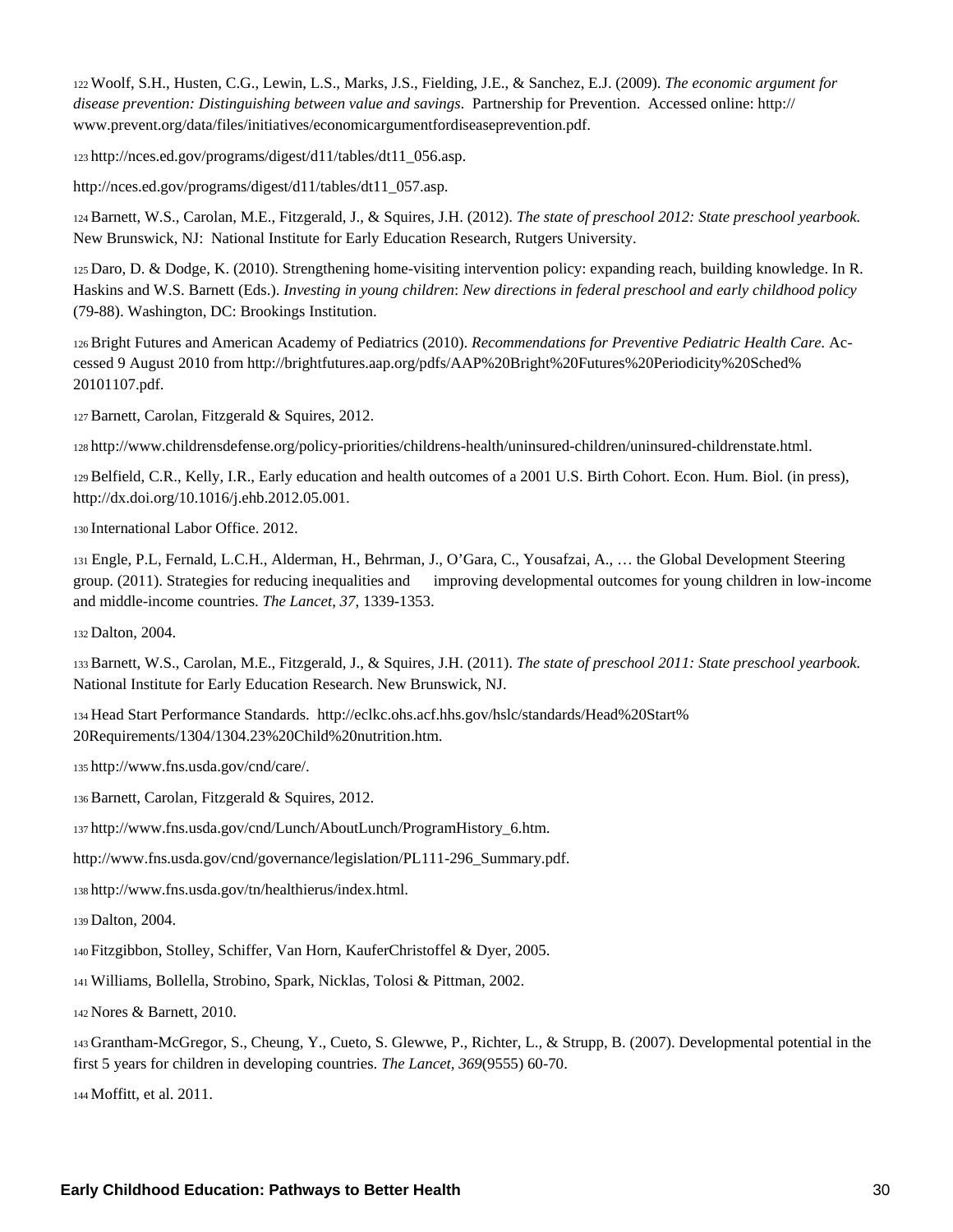145 Bierman, K.L., Domitrovich, C.E., Nix, R.L., Gest, S.D., Welsh, J.A., Greenberg, M.T., … Gill, S. (2008). Promoting academic and social-emotional school readiness: The Head Start REDI program. *Child Development, 79*, 1802-1817. Bierman, K.L., Nix, R.L., Greenberg, M.T., Blair, C. & Domitrovich, C.E. (2008). Executive functions and school readiness intervention: Impact, moderation, and mediation in the Head Start REDI Program. *Development and Psychopathology, 20*, 821-843. Diamond, Barnett, Thomas & Munro, 2007. Domitrovich, C.E., Cortes, R.C., & Greenberg, M.T. (2007). Improving young children's social and emotional competence: A randomized trial of the preschool "PATHS" curriculum. *Journal of Primary Prevention, 28*, 67-91. Raver, Jones, Li-Grining, Zhai, Bub & Pressler, 2011.

146 Schweinhart, Montie, Xiang, Barnett, Belfield & Nores, 2005.

- 147 Anderson, Foster, & Frisvold, 2008.
- 148 Reynolds, Temple, Ou, Robertson, Mersky, Topitzes & Niles, 2006.